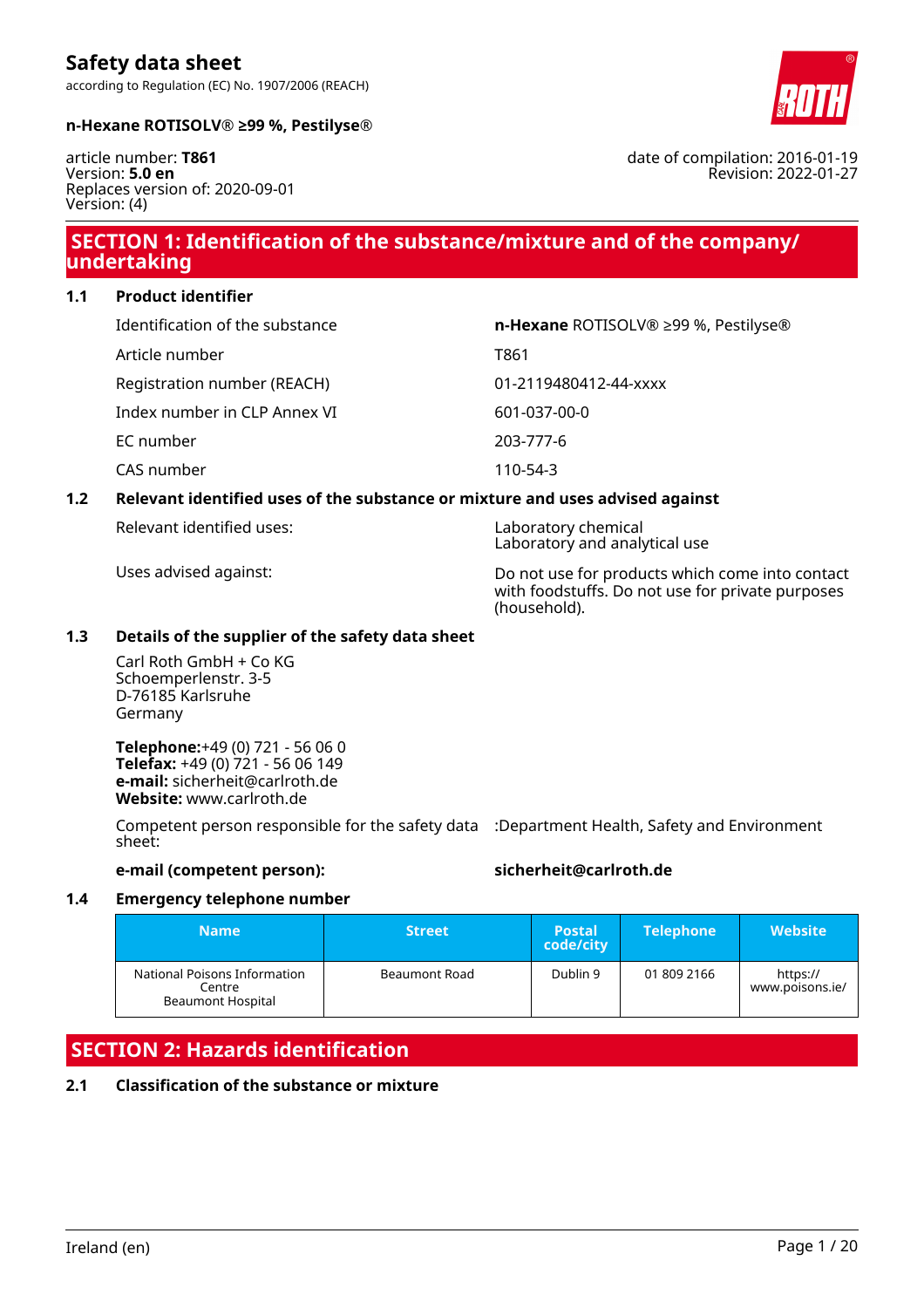according to Regulation (EC) No. 1907/2006 (REACH)



# **n-Hexane ROTISOLV® ≥99 %, Pestilyse®**

article number: **T861**

# **Classification according to Regulation (EC) No 1272/2008 (CLP)**

| <b>Section</b> | <b>Hazard class</b>                                                                | $Cat-$<br>egory | <b>Hazard class and</b><br>category | <b>Hazard</b><br>statement |
|----------------|------------------------------------------------------------------------------------|-----------------|-------------------------------------|----------------------------|
| 2.6            | Flammable liquid                                                                   | 2               | Flam. Lig. 2                        | H <sub>225</sub>           |
| 3.2            | Skin corrosion/irritation                                                          | $\overline{2}$  | Skin Irrit. 2                       | H315                       |
| 3.7            | Reproductive toxicity                                                              | $\overline{2}$  | Repr. 2                             | H361f                      |
| 3.8D           | Specific target organ toxicity - single exposure (narcotic<br>effects, drowsiness) | 3               | STOT SE 3                           | H336                       |
| 3.9            | Specific target organ toxicity - repeated exposure                                 | $\mathfrak{p}$  | STOT RE 2                           | H373                       |
| 3.10           | Aspiration hazard                                                                  |                 | Asp. Tox. 1                         | H304                       |
| 4.1C           | Hazardous to the aquatic environment - chronic hazard                              | $\mathcal{P}$   | <b>Aquatic Chronic 2</b>            | H411                       |

For full text of abbreviations: see SECTION 16

# **The most important adverse physicochemical, human health and environmental effects**

Delayed or immediate effects can be expected after short or long-term exposure. The product is combustible and can be ignited by potential ignition sources. Spillage and fire water can cause pollution of watercourses.

# **2.2 Label elements**

# **Labelling according to Regulation (EC) No 1272/2008 (CLP)**

**Signal word Danger**

#### **Pictograms**



# **Hazard statements**

| H <sub>225</sub> | Highly flammable liquid and vapour                                                                 |
|------------------|----------------------------------------------------------------------------------------------------|
| H304             | May be fatal if swallowed and enters airways                                                       |
| H315             | Causes skin irritation                                                                             |
| H336             | May cause drowsiness or dizziness                                                                  |
| H361f            | Suspected of damaging fertility                                                                    |
| H373             | May cause damage to organs (nervous system) through prolonged or repeated<br>exposure (if inhaled) |
| H411             | Toxic to aquatic life with long lasting effects                                                    |

#### **Precautionary statements**

#### **Precautionary statements - prevention**

| P <sub>202</sub> | Do not handle until all safety precautions have been read and understood |
|------------------|--------------------------------------------------------------------------|
| P <sub>280</sub> | Wear protective gloves/eye protection                                    |

#### **Precautionary statements - response**

| P303+P361+P353 | IF ON SKIN (or hair): Take off immediately all contaminated clothing. Rinse skin<br>with water for shower] |
|----------------|------------------------------------------------------------------------------------------------------------|
| P304+P340      | IF INHALED: Remove person to fresh air and keep comfortable for breathing                                  |
| P308+P313      | IF exposed or concerned: Get medical advice/attention                                                      |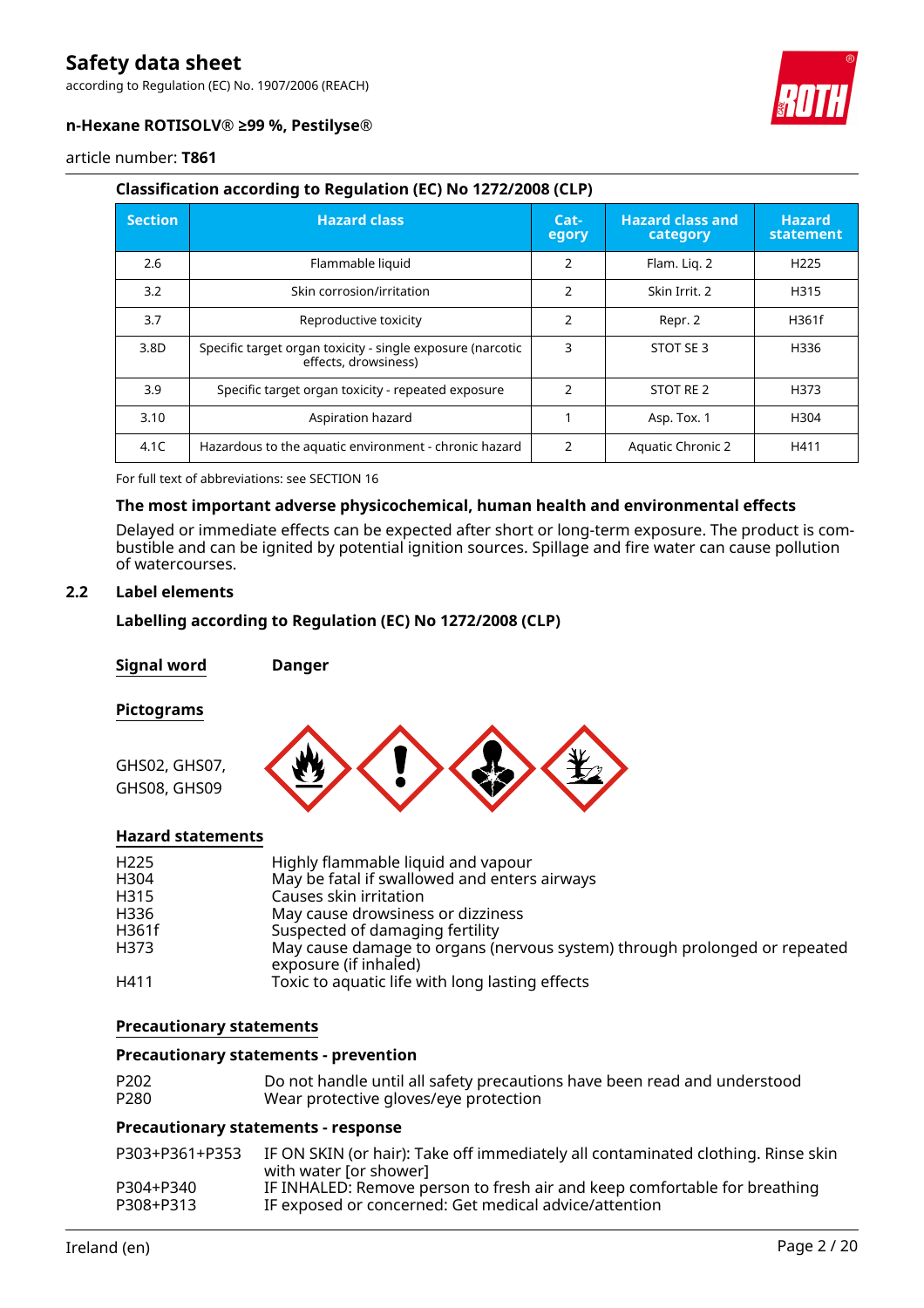according to Regulation (EC) No. 1907/2006 (REACH)



article number: **T861**

For professional users only

#### **Labelling of packages where the contents do not exceed 125 ml**

Signal word: **Danger**

Symbol(s)



H304 May be fatal if swallowed and enters airways. Suspected of damaging fertility. P202 Do not handle until all safety precautions have been read and understood.<br>P280 Wear protective gloves/eve protection P280 Wear protective gloves/eye protection. P308+P313 IF exposed or concerned: Get medical advice/attention.

#### **2.3 Other hazards**

# **Results of PBT and vPvB assessment**

According to the results of its assessment, this substance is not a PBT or a vPvB.

# **SECTION 3: Composition/information on ingredients**

#### **3.1 Substances**

| Name of substance | n-Hexane              |
|-------------------|-----------------------|
| Molecular formula | $C_6H_{14}$           |
| Molar mass        | 86,18 $9/_{mol}$      |
| REACH Reg. No     | 01-2119480412-44-xxxx |
| CAS No            | 110-54-3              |
| EC No             | 203-777-6             |
| Index No          | 601-037-00-0          |

| Substance, Specific Conc. Limits, M-factors, ATE                                        |   |  |  |  |  |  |
|-----------------------------------------------------------------------------------------|---|--|--|--|--|--|
| <b>Specific Conc. Limits</b><br><b>M-Factors</b><br><b>Exposure route</b><br><b>ATE</b> |   |  |  |  |  |  |
| STOT RE 2; H373: $C \ge 5$ %                                                            | - |  |  |  |  |  |

# **SECTION 4: First aid measures**

# **4.1 Description of first aid measures**



# **General notes**

Take off contaminated clothing.

# **Following inhalation**

Provide fresh air. In all cases of doubt, or when symptoms persist, seek medical advice.

# **Following skin contact**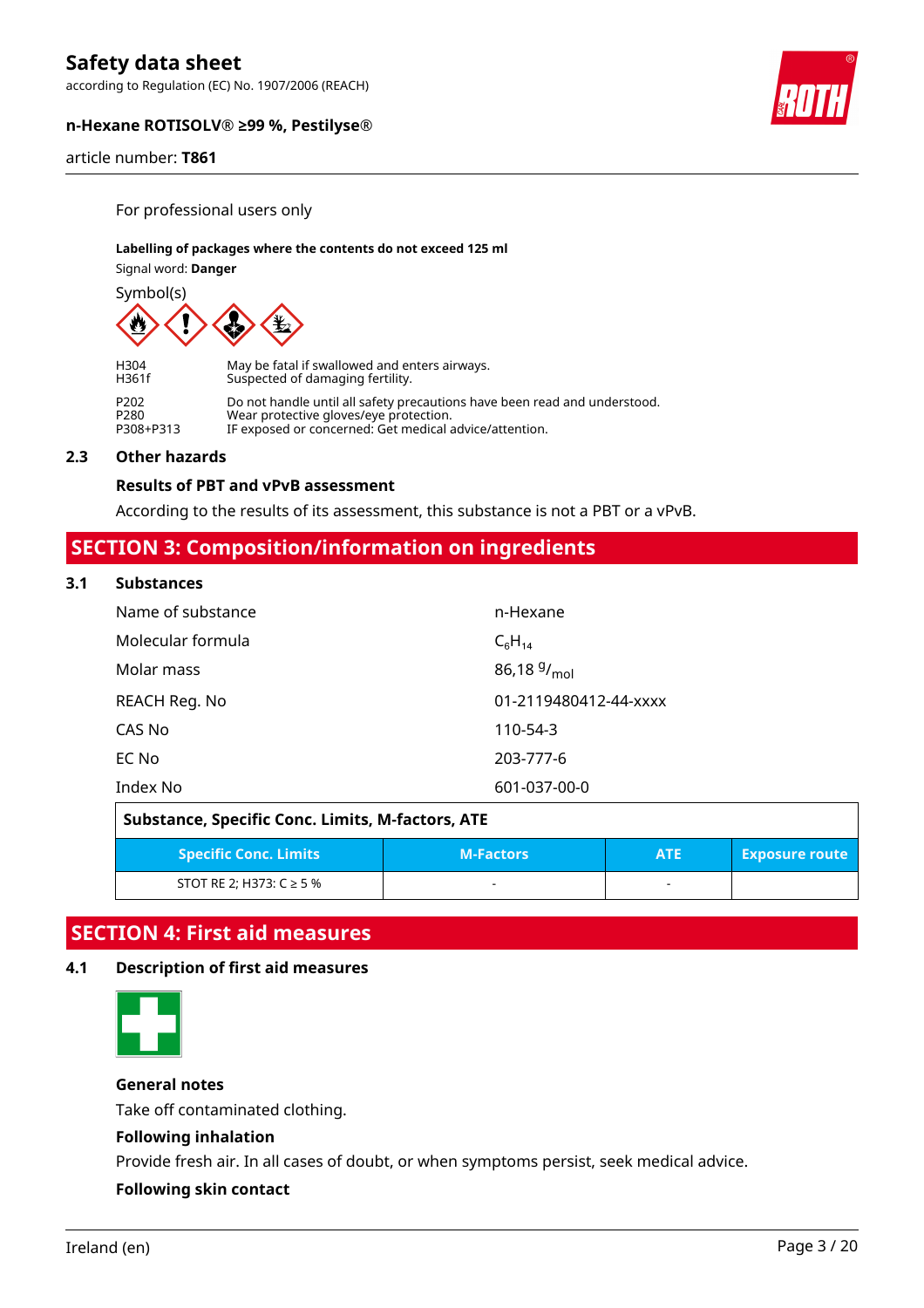according to Regulation (EC) No. 1907/2006 (REACH)





#### article number: **T861**

Rinse skin with water/shower. In case of skin irritation, consult a physician.

#### **Following eye contact**

Rinse cautiously with water for several minutes. In all cases of doubt, or when symptoms persist, seek medical advice.

#### **Following ingestion**

Call a physician immediately. In case of accident or unwellness, seek medical advice immediately (show directions for use or safety data sheet if possible). Observe aspiration hazard if vomiting occurs.

# **4.2 Most important symptoms and effects, both acute and delayed**

Aspiration hazard, Irritation, Dizziness, Drowsiness, Narcosis

# **4.3 Indication of any immediate medical attention and special treatment needed**

none

# **SECTION 5: Firefighting measures**

# **5.1 Extinguishing media**



#### **Suitable extinguishing media**

co-ordinate firefighting measures to the fire surroundings water spray, dry extinguishing powder, BC-powder, carbon dioxide  $(CO<sub>2</sub>)$ 

#### **Unsuitable extinguishing media**

water jet

# **5.2 Special hazards arising from the substance or mixture**

Combustible. In case of insufficient ventilation and/or in use, may form flammable/explosive vapourair mixture. Solvent vapours are heavier than air and may spread along floors. Places which are not ventilated, e.g. unventilated below ground level areas such as trenches, conduits and shafts, are particularly prone to the presence of flammable substances or mixtures. Vapours are heavier than air, spread along floors and form explosive mixtures with air. Vapours may form explosive mixtures with air.

#### **Hazardous combustion products**

In case of fire may be liberated: Carbon monoxide (CO), Carbon dioxide (CO₂)

#### **5.3 Advice for firefighters**

In case of fire and/or explosion do not breathe fumes. Do not allow firefighting water to enter drains or water courses. Fight fire with normal precautions from a reasonable distance. Wear self-contained breathing apparatus.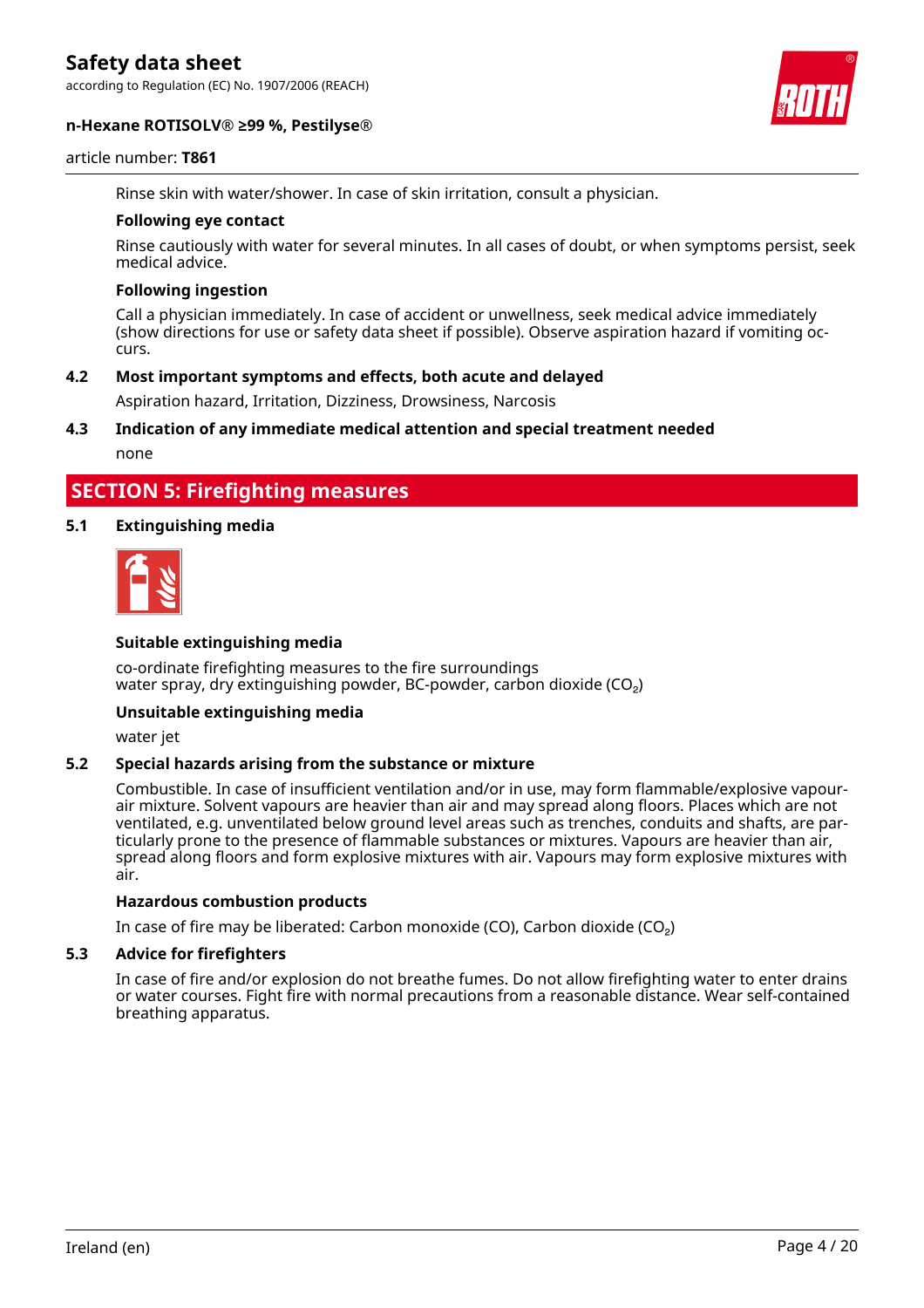according to Regulation (EC) No. 1907/2006 (REACH)



#### **n-Hexane ROTISOLV® ≥99 %, Pestilyse®**

article number: **T861**

# **SECTION 6: Accidental release measures**

#### **6.1 Personal precautions, protective equipment and emergency procedures**



#### **For non-emergency personnel**

Use personal protective equipment as required. Avoid contact with skin, eyes and clothes. Do not breathe vapour/spray. Avoidance of ignition sources.

#### **6.2 Environmental precautions**

Keep away from drains, surface and ground water. Retain contaminated washing water and dispose of it. Danger of explosion.

# **6.3 Methods and material for containment and cleaning up**

#### **Advice on how to contain a spill**

Covering of drains.

#### **Advice on how to clean up a spill**

Absorb with liquid-binding material (sand, diatomaceous earth, acid- or universal binding agents).

#### **Other information relating to spills and releases**

Place in appropriate containers for disposal. Ventilate affected area.

#### **6.4 Reference to other sections**

Hazardous combustion products: see section 5. Personal protective equipment: see section 8. Incompatible materials: see section 10. Disposal considerations: see section 13.

# **SECTION 7: Handling and storage**

# **7.1 Precautions for safe handling**

Provision of sufficient ventilation. Avoid exposure.

#### **Measures to prevent fire as well as aerosol and dust generation**



Keep away from sources of ignition - No smoking.

Take precautionary measures against static discharge. Due to danger of explosion, prevent leakage

of vapours into cellars, flues and ditches.

#### **Measures to protect the environment**

Avoid release to the environment.

#### **Advice on general occupational hygiene**

Wash hands before breaks and after work. Keep away from food, drink and animal feedingstuffs. When using do not smoke.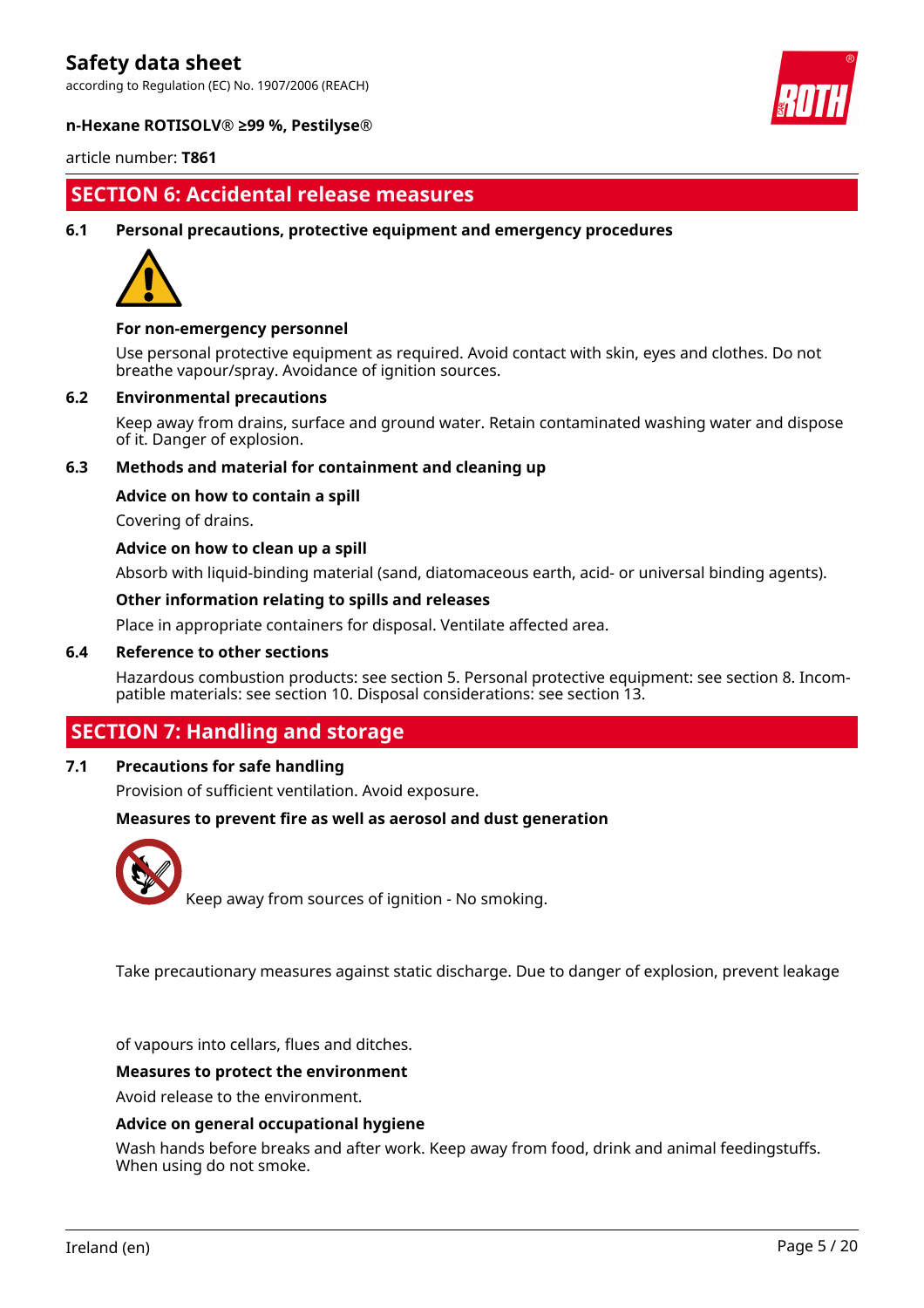according to Regulation (EC) No. 1907/2006 (REACH)



#### **n-Hexane ROTISOLV® ≥99 %, Pestilyse®**

article number: **T861**

# **7.2 Conditions for safe storage, including any incompatibilities** Store in a well-ventilated place. Keep container tightly closed. **Incompatible substances or mixtures**

Observe hints for combined storage.

# **Consideration of other advice:**

Ground/bond container and receiving equipment.

# **Ventilation requirements**

Use local and general ventilation.

# **Specific designs for storage rooms or vessels**

Recommended storage temperature: 15 – 25 °C

# **7.3 Specific end use(s)**

No information available.

# **SECTION 8: Exposure controls/personal protection**

#### **8.1 Control parameters**

# **National limit values**

# **Occupational exposure limit values (Workplace Exposure Limits)**

| Cou<br>ntr<br>y | Name of agent | <b>CAS No</b> | Identi-<br>fier | <b>TW</b><br>A<br><b>Ipp</b><br>[m] | <b>TWA</b><br>[mq/<br>$m3$ ] | <b>STE</b><br>Щ<br>[pp<br>m] | <b>STEL</b><br>[mq/<br>m <sup>3</sup> | <b>Ceil</b><br>ing-<br>ч<br>[pp<br>$m$ ] | Ceil-<br>ing-C<br>[mg/<br>m <sup>3</sup> | Nota-<br>tion | <b>Source</b>              |
|-----------------|---------------|---------------|-----------------|-------------------------------------|------------------------------|------------------------------|---------------------------------------|------------------------------------------|------------------------------------------|---------------|----------------------------|
| EU              | n-hexane      | 110-54-3      | <b>IOELV</b>    | 20                                  | 72                           |                              |                                       |                                          |                                          |               | 2006/15/<br>EC             |
| IE              | n-hexane      | 110-54-3      | <b>OELV</b>     | 20                                  | 72                           |                              |                                       |                                          |                                          |               | S.I. No.<br>619 of<br>2001 |

**Notation**

Ceiling-C Ceiling value is a limit value above which exposure should not occur

STEL Short-term exposure limit: a limit value above which exposure should not occur and which is related to a 15 minute period (unless otherwise specified)

TWA Time-weighted average (long-term exposure limit): measured or calculated in relation to a reference period of 8 hours time-weighted average (unless otherwise specified)

# **Human health values**

# **Relevant DNELs and other threshold levels**

| <b>Endpoint</b> | <b>Threshold</b><br><b>level</b> | <b>Protection goal,</b><br>route of exposure | Used in           | <b>Exposure time</b>       |
|-----------------|----------------------------------|----------------------------------------------|-------------------|----------------------------|
| <b>DNEL</b>     | $75 \text{ mg/m}^3$              | human, inhalatory                            | worker (industry) | chronic - systemic effects |
| <b>DNEL</b>     | 11 mg/kg bw/<br>day              | human, dermal                                | worker (industry) | chronic - systemic effects |

# **8.2 Exposure controls**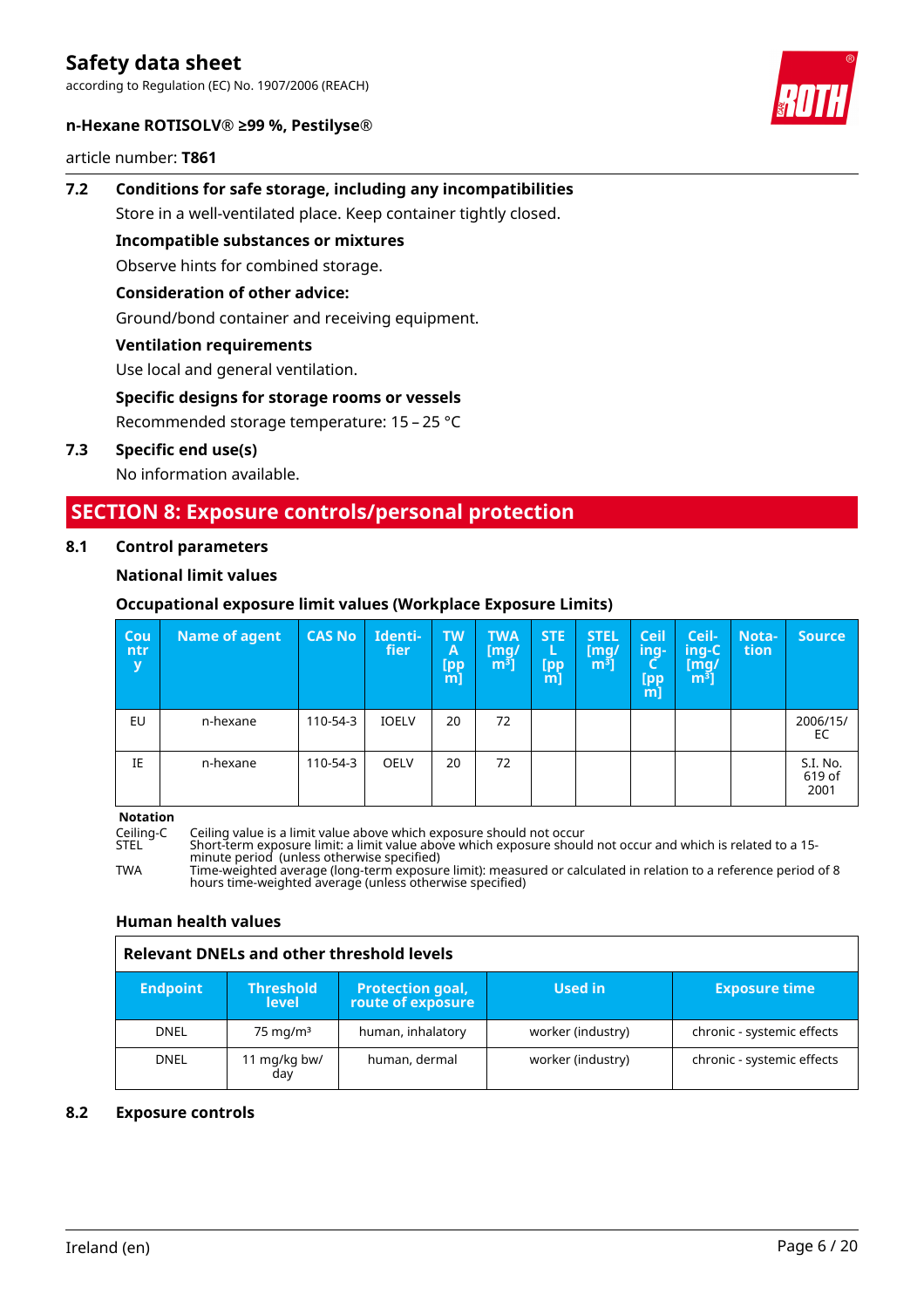according to Regulation (EC) No. 1907/2006 (REACH)

#### **n-Hexane ROTISOLV® ≥99 %, Pestilyse®**

article number: **T861**

# **Individual protection measures (personal protective equipment)**

# **Eye/face protection**

Use safety goggle with side protection.

#### **Skin protection**



#### **• hand protection**

Wear suitable gloves. Chemical protection gloves are suitable, which are tested according to EN 374. For special purposes, it is recommended to check the resistance to chemicals of the protective gloves mentioned above together with the supplier of these gloves. The times are approximate values from measurements at 22 ° C and permanent contact. Increased temperatures due to heated substances, body heat etc. and a reduction of the effective layer thickness by stretching can lead to a considerable reduction of the breakthrough time. If in doubt, contact manufacturer. At an approx. 1.5 times larger / smaller layer thickness, the respective breakthrough time is doubled / halved. The data apply only to the pure substance. When transferred to substance mixtures, they may only be considered as a guide.

#### **• type of material**

NBR (Nitrile rubber)

#### **• material thickness**

≥0,4 mm

#### **• breakthrough times of the glove material**

>480 minutes (permeation: level 6)

#### **• other protection measures**

Take recovery periods for skin regeneration. Preventive skin protection (barrier creams/ointments) is recommended.

Flame-retardant protective clothing.

#### **Respiratory protection**



Respiratory protection necessary at: Aerosol or mist formation. Type: A (against organic gases and vapours with a boiling point of  $> 65$  °C, colour code: Brown).

# **Environmental exposure controls**

Keep away from drains, surface and ground water.



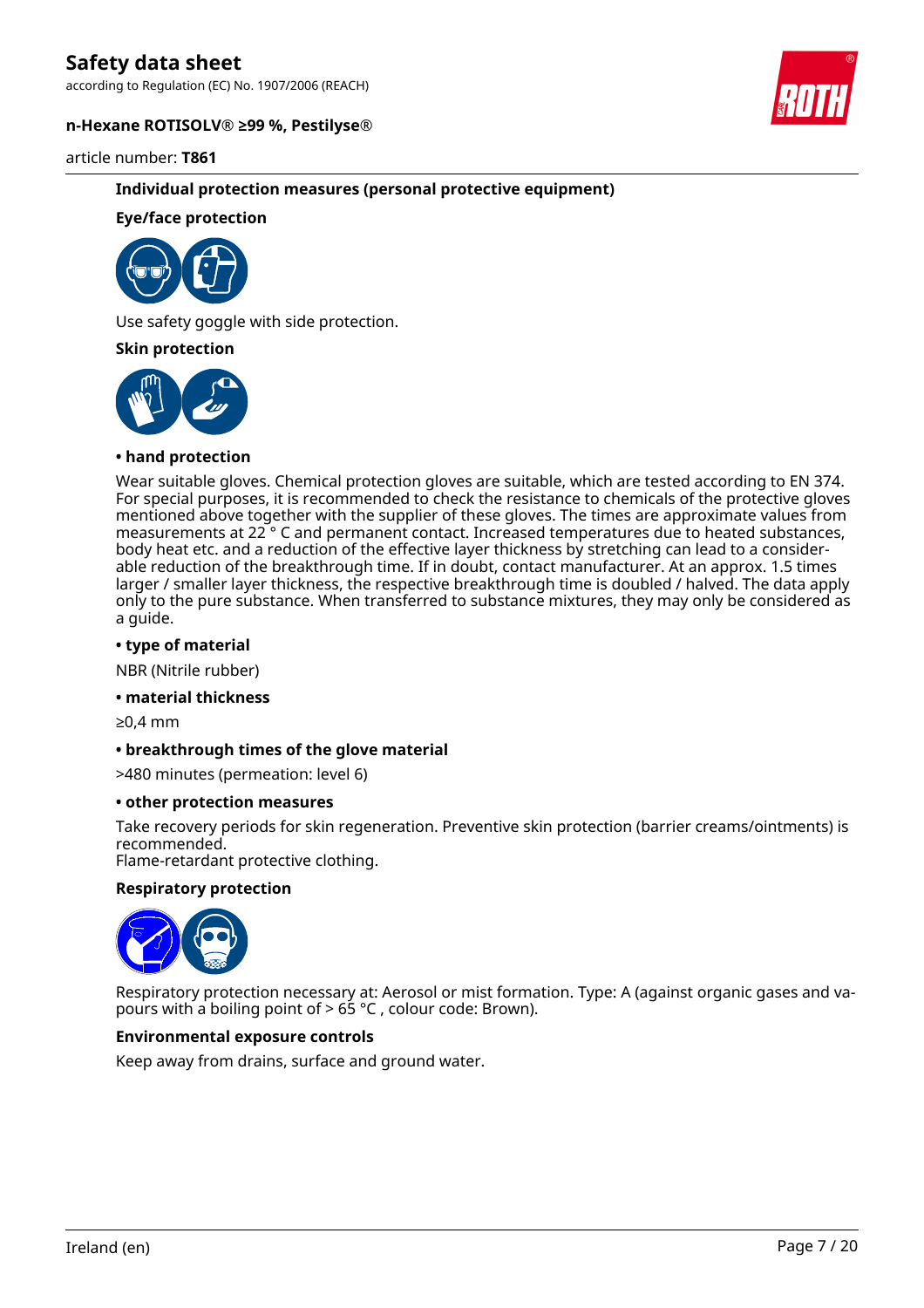according to Regulation (EC) No. 1907/2006 (REACH)



# **n-Hexane ROTISOLV® ≥99 %, Pestilyse®**

# article number: **T861**

# **SECTION 9: Physical and chemical properties**

| 9.1 | Information on basic physical and chemical properties       |                                                  |  |  |  |  |
|-----|-------------------------------------------------------------|--------------------------------------------------|--|--|--|--|
|     | Physical state                                              | liquid                                           |  |  |  |  |
|     | Colour                                                      | colourless                                       |  |  |  |  |
|     | Odour                                                       | like: - Gasoline                                 |  |  |  |  |
|     | Melting point/freezing point                                | -95 °C at 1.013 hPa (ECHA)                       |  |  |  |  |
|     | Boiling point or initial boiling point and boiling<br>range | 68 - 69 °C at 1.013 hPa                          |  |  |  |  |
|     | Flammability                                                | flammable liquid in accordance with GHS criteria |  |  |  |  |
|     | Lower and upper explosion limit                             | 1,1 vol% (LEL) - 7,5 vol% (UEL)                  |  |  |  |  |
|     | Flash point                                                 | -22 °C at 1.013 hPa (ECHA)                       |  |  |  |  |
|     | Auto-ignition temperature                                   | 225 °C (ECHA)                                    |  |  |  |  |
|     | Decomposition temperature                                   | not relevant                                     |  |  |  |  |
|     | pH (value)                                                  | not determined                                   |  |  |  |  |
|     | Kinematic viscosity                                         | 0,5 $\text{mm}^2$ / <sub>s</sub> at 20 °C        |  |  |  |  |
|     | Solubility(ies)                                             |                                                  |  |  |  |  |
|     | Water solubility                                            | <0,1 $9/1$ at 20 °C                              |  |  |  |  |
|     | Partition coefficient                                       |                                                  |  |  |  |  |
|     | Partition coefficient n-octanol/water (log value):          | 4 (pH value: 7, 20 °C) (ECHA)                    |  |  |  |  |
|     | Soil organic carbon/water (log KOC)                         | 3,34 (ECHA)                                      |  |  |  |  |
|     | Vapour pressure                                             | 160 hPa at 20 °C                                 |  |  |  |  |
|     | Density and/or relative density                             |                                                  |  |  |  |  |
|     | Density                                                     | 0,66 $9/_{cm^3}$ at 20 °C                        |  |  |  |  |
|     | Relative vapour density                                     | $2,79$ (air = 1)                                 |  |  |  |  |
|     | Particle characteristics                                    | not relevant (liquid)                            |  |  |  |  |
|     | Other safety parameters                                     |                                                  |  |  |  |  |
|     | Oxidising properties                                        | none                                             |  |  |  |  |
| 9.2 | <b>Other information</b>                                    |                                                  |  |  |  |  |
|     | Information with regard to physical hazard<br>classes:      | There is no additional information.              |  |  |  |  |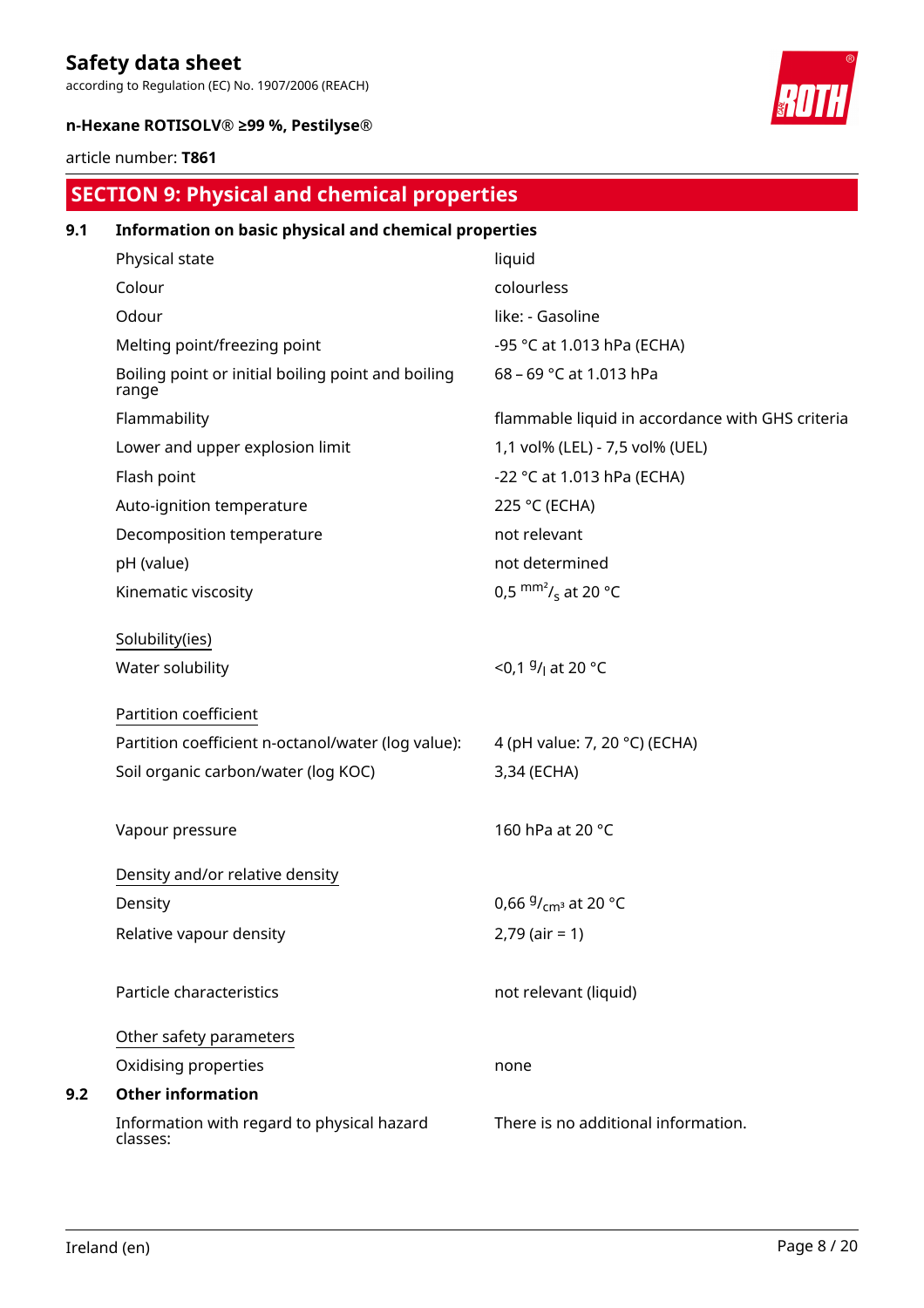according to Regulation (EC) No. 1907/2006 (REACH)



# **n-Hexane ROTISOLV® ≥99 %, Pestilyse®**

article number: **T861**

Other safety characteristics:

Temperature class (EU, acc. to ATEX) T3

Maximum permissible surface temperature on the equipment: 200°C

# **SECTION 10: Stability and reactivity**

# **10.1 Reactivity**

It's a reactive substance. Risk of ignition. Vapours may form explosive mixtures with air.

# **If heated**

Risk of ignition.

# **10.2 Chemical stability**

The material is stable under normal ambient and anticipated storage and handling conditions of temperature and pressure.

# **10.3 Possibility of hazardous reactions**

**Violent reaction with:** strong oxidiser, Chlorine, Iodine, Peroxides, Nitrogen oxides (NOx), => Explosive properties

#### **10.4 Conditions to avoid**

Keep away from heat, hot surfaces, sparks, open flames and other ignition sources. No smoking.

#### **10.5 Incompatible materials**

Rubber articles, different plastics

**10.6 Hazardous decomposition products** Hazardous combustion products: see section 5.

# **SECTION 11: Toxicological information**

# **11.1 Information on hazard classes as defined in Regulation (EC) No 1272/2008**

# **Classification according to GHS (1272/2008/EC, CLP)**

# **Acute toxicity**

Shall not be classified as acutely toxic.

| <b>Acute toxicity</b> |                 |                                      |                |               |               |  |  |
|-----------------------|-----------------|--------------------------------------|----------------|---------------|---------------|--|--|
| <b>Exposure route</b> | <b>Endpoint</b> | <b>Value</b>                         | <b>Species</b> | <b>Method</b> | <b>Source</b> |  |  |
| inhalation: vapour    | <b>LC50</b>     | 185 <sup>mg</sup> / <sub>l</sub> /4h | rat            |               | <b>TOXNET</b> |  |  |
| oral                  | LD50            | 25.000 $mg/kq$                       | rat            |               | <b>TOXNET</b> |  |  |
| dermal                | LD50            | $>2.000$ mg/ <sub>kg</sub>           | rabbit         |               | <b>ECHA</b>   |  |  |

# **Skin corrosion/irritation**

Causes skin irritation.

# **Serious eye damage/eye irritation**

Shall not be classified as seriously damaging to the eye or eye irritant.

# **Respiratory or skin sensitisation**

Shall not be classified as a respiratory or skin sensitiser.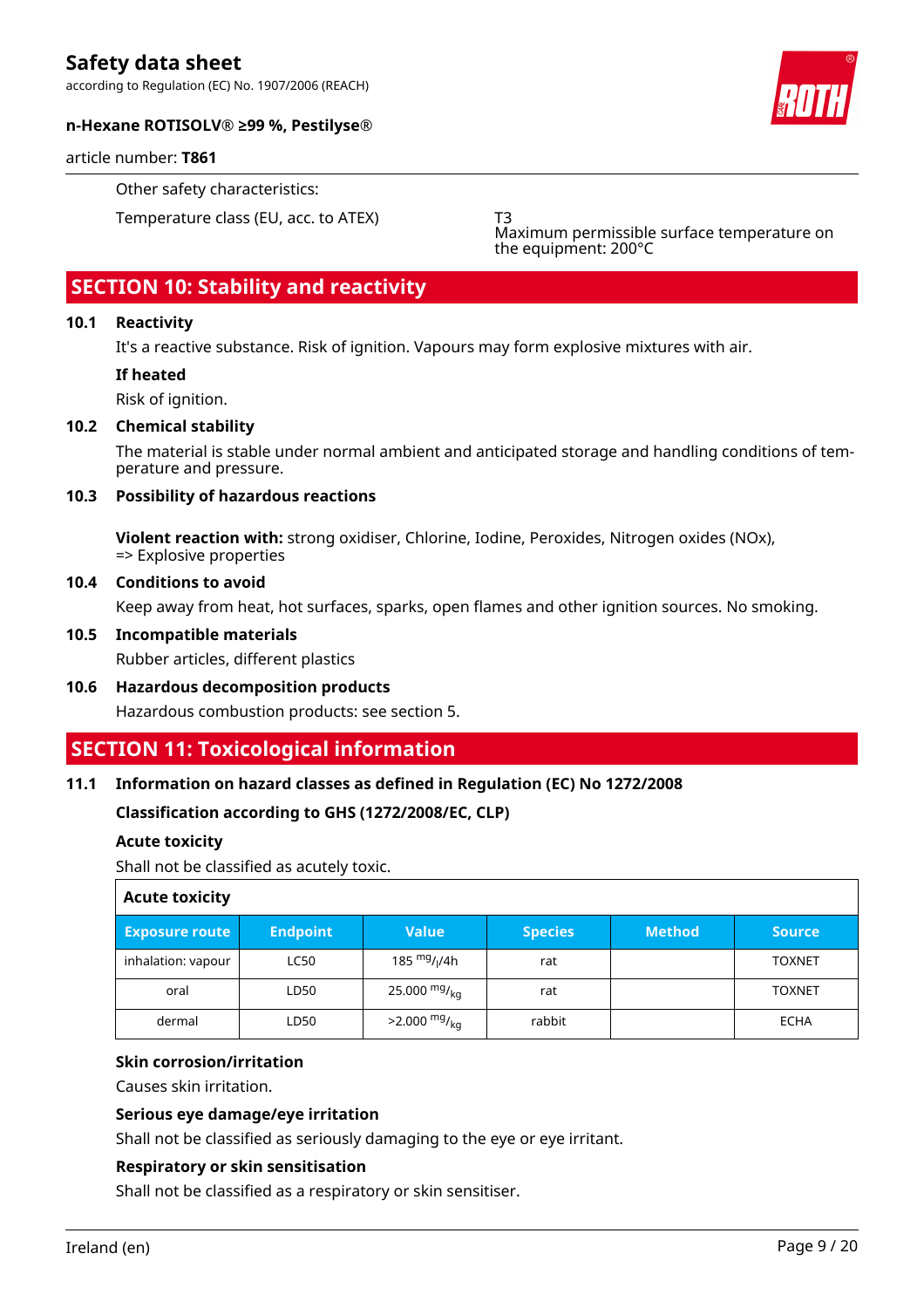according to Regulation (EC) No. 1907/2006 (REACH)

#### **n-Hexane ROTISOLV® ≥99 %, Pestilyse®**

article number: **T861**

# **Germ cell mutagenicity**

Shall not be classified as germ cell mutagenic.

### **Carcinogenicity**

Shall not be classified as carcinogenic.

# **Reproductive toxicity**

Suspected of damaging fertility.

#### **Specific target organ toxicity - single exposure**

May cause drowsiness or dizziness.

#### **Specific target organ toxicity - repeated exposure**

May cause damage to organs (nervous system) through prolonged or repeated exposure (if inhaled).

| <b>Hazard category</b> |                | <b>Exposure route</b> |
|------------------------|----------------|-----------------------|
|                        | nervous system | if inhaled            |

# **Aspiration hazard**

May be fatal if swallowed and enters airways.

#### **Symptoms related to the physical, chemical and toxicological characteristics**

#### **• If swallowed**

nausea, vomiting, aspiration hazard

# **• If in eyes**

slightly irritant but not relevant for classification

### **• If inhaled**

irritant effects, headache, vertigo, fatigue, dizziness, narcosis

#### **• If on skin**

causes skin irritation

#### **• Other information**

none

**11.2 Endocrine disrupting properties**

Not listed.

**11.3 Information on other hazards**

There is no additional information.

# **SECTION 12: Ecological information**

**12.1 Toxicity**

Toxic to aquatic life with long lasting effects.

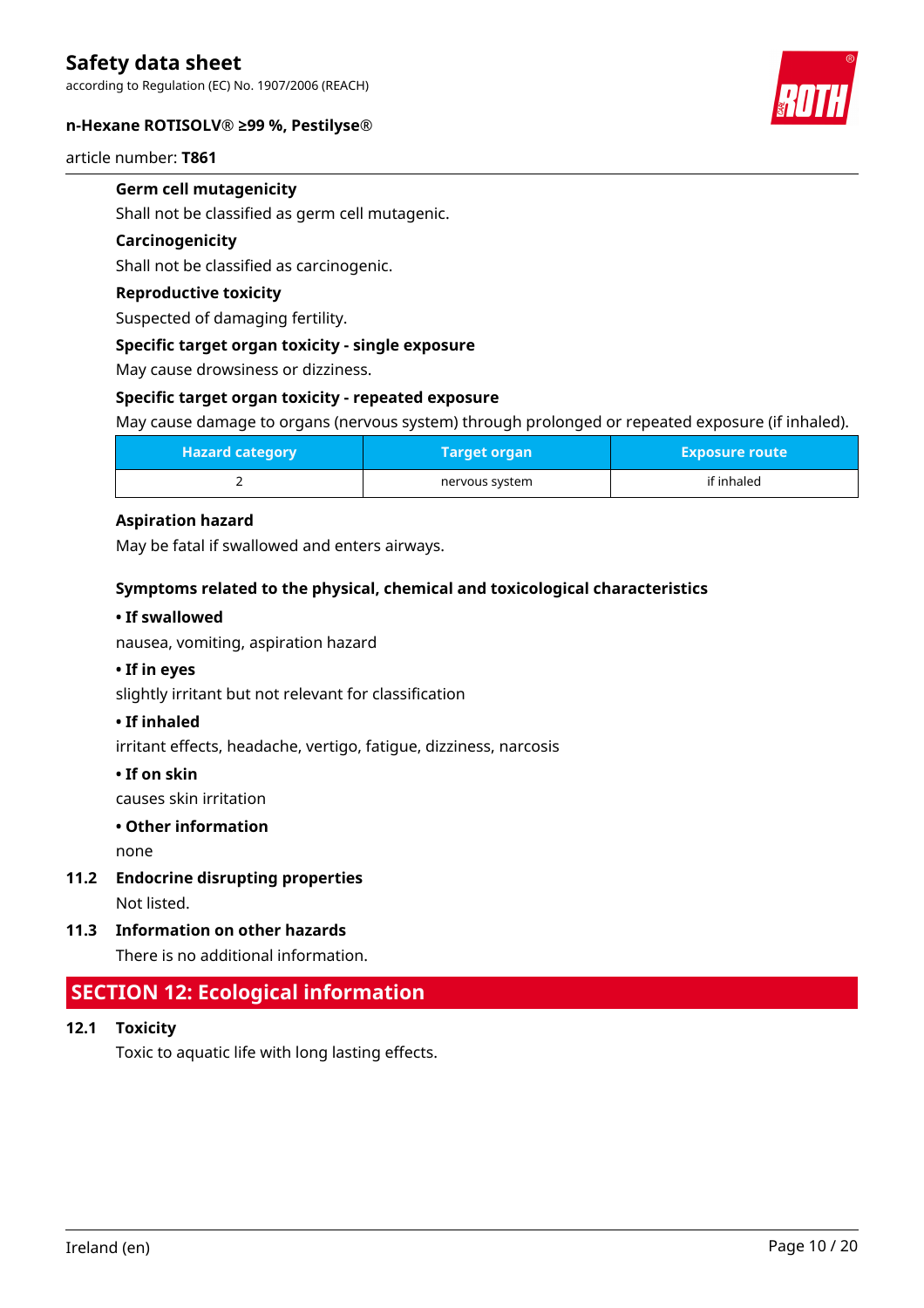according to Regulation (EC) No. 1907/2006 (REACH)



# **n-Hexane ROTISOLV® ≥99 %, Pestilyse®**

article number: **T861**

| <b>Aquatic toxicity (acute)</b> |                      |                       |               |                         |  |
|---------------------------------|----------------------|-----------------------|---------------|-------------------------|--|
| <b>Endpoint</b>                 | <b>Value</b>         | <b>Species</b>        | <b>Source</b> | <b>Exposure</b><br>time |  |
| LL50                            | $12,51 \frac{mg}{l}$ | fish                  | <b>ECHA</b>   | 96 h                    |  |
| <b>EL50</b>                     | 21,85 $mg/$          | aquatic invertebrates | <b>ECHA</b>   | 48 h                    |  |

# **Biodegradation**

The substance is readily biodegradable.

# **12.2 Process of degradability**

Theoretical Oxygen Demand:  $3,527 \frac{mg}{mg}$ Theoretical Carbon Dioxide: 3,064 mg/<sub>mg</sub>

| <b>Process of degradability</b> |                         |       |
|---------------------------------|-------------------------|-------|
| <b>Process</b>                  | <b>Degradation rate</b> | :Time |
| oxygen depletion                | 83%                     | 10d   |

# **12.3 Bioaccumulative potential**

The substance fulfils the very bioaccumulative criterion.

| n-octanol/water (log KOW) | 4 (pH value: 7, 20 °C) (ECHA) |
|---------------------------|-------------------------------|
| <b>BCF</b>                | 501,2 (ECHA)                  |

# **12.4 Mobility in soil**

| <sup> </sup> The Organic Carbon normalised adsorption<br>coefficient | 3,34 (ECHA) |
|----------------------------------------------------------------------|-------------|
|----------------------------------------------------------------------|-------------|

# **12.5 Results of PBT and vPvB assessment**

Data are not available.

# **12.6 Endocrine disrupting properties**

Not listed.

**12.7 Other adverse effects**

Data are not available.

# **SECTION 13: Disposal considerations**

# **13.1 Waste treatment methods**



This material and its container must be disposed of as hazardous waste. Dispose of contents/container in accordance with local/regional/national/international regulations.

# **Sewage disposal-relevant information**

Do not empty into drains. Avoid release to the environment. Refer to special instructions/safety data sheets.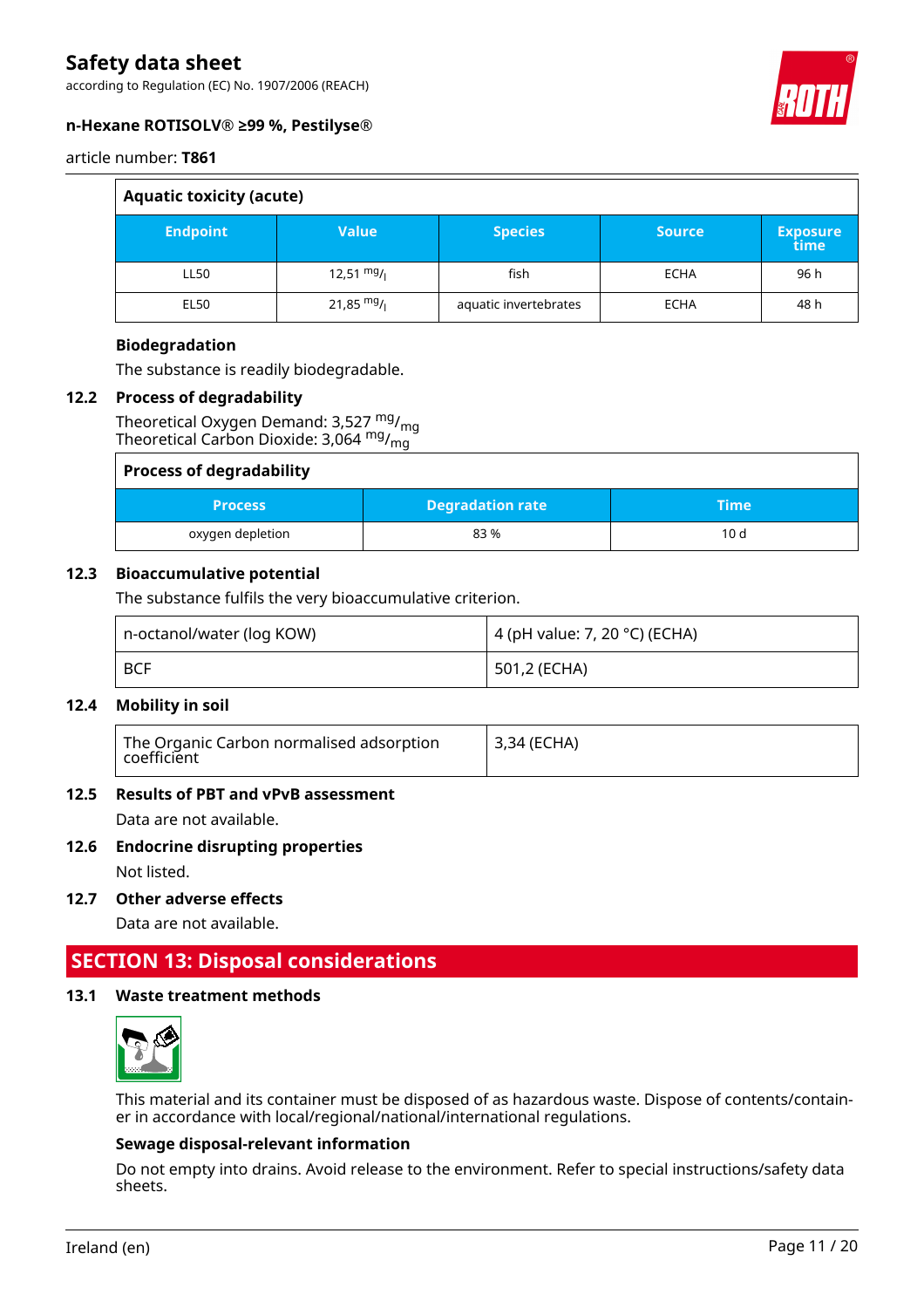according to Regulation (EC) No. 1907/2006 (REACH)

#### **n-Hexane ROTISOLV® ≥99 %, Pestilyse®**



#### article number: **T861**

# **Waste treatment of containers/packagings**

It is a dangerous waste; only packagings which are approved (e.g. acc. to ADR) may be used.

#### **13.2 Relevant provisions relating to waste**

 **SECTION 14: Transport information**

The allocation of waste identity numbers/waste descriptions must be carried out according to the EEC, specific to the industry and process. Waste catalogue ordinance (Germany).

#### **13.3 Remarks**

Waste shall be separated into the categories that can be handled separately by the local or national waste management facilities. Please consider the relevant national or regional provisions.

| 14.1 | UN number or ID number              |                                      |
|------|-------------------------------------|--------------------------------------|
|      | ADR/RID/ADN                         | <b>UN 1208</b>                       |
|      | IMDG-Code                           | <b>UN 1208</b>                       |
|      | <b>ICAO-TI</b>                      | <b>UN 1208</b>                       |
| 14.2 | UN proper shipping name             |                                      |
|      | ADR/RID/ADN                         | <b>HEXANES</b>                       |
|      | IMDG-Code                           | <b>HEXANES</b>                       |
|      | <b>ICAO-TI</b>                      | Hexanes                              |
| 14.3 | <b>Transport hazard class(es)</b>   |                                      |
|      | ADR/RID/ADN                         | 3                                    |
|      | IMDG-Code                           | 3                                    |
|      | <b>ICAO-TI</b>                      | 3                                    |
| 14.4 | <b>Packing group</b>                |                                      |
|      | ADR/RID/ADN                         | $\rm II$                             |
|      | IMDG-Code                           | $\rm II$                             |
|      | <b>ICAO-TI</b>                      | $\rm II$                             |
| 14.5 | <b>Environmental hazards</b>        | hazardous to the aquatic environment |
| 14.6 | <b>Special precautions for user</b> |                                      |

Provisions for dangerous goods (ADR) should be complied within the premises.

# **14.7 Maritime transport in bulk according to IMO instruments**

The cargo is not intended to be carried in bulk.

#### **14.8 Information for each of the UN Model Regulations**

# **Transport of dangerous goods by road, rail and inland waterway (ADR/RID/ADN) - Additional information**

| Proper shipping name                  | <b>HEXANES</b>                                              |
|---------------------------------------|-------------------------------------------------------------|
| Particulars in the transport document | UN1208, HEXANES, 3, II, (D/E), environmentally<br>hazardous |
| Classification code                   | F1                                                          |
| Danger label(s)                       | 3, "Fish and tree"                                          |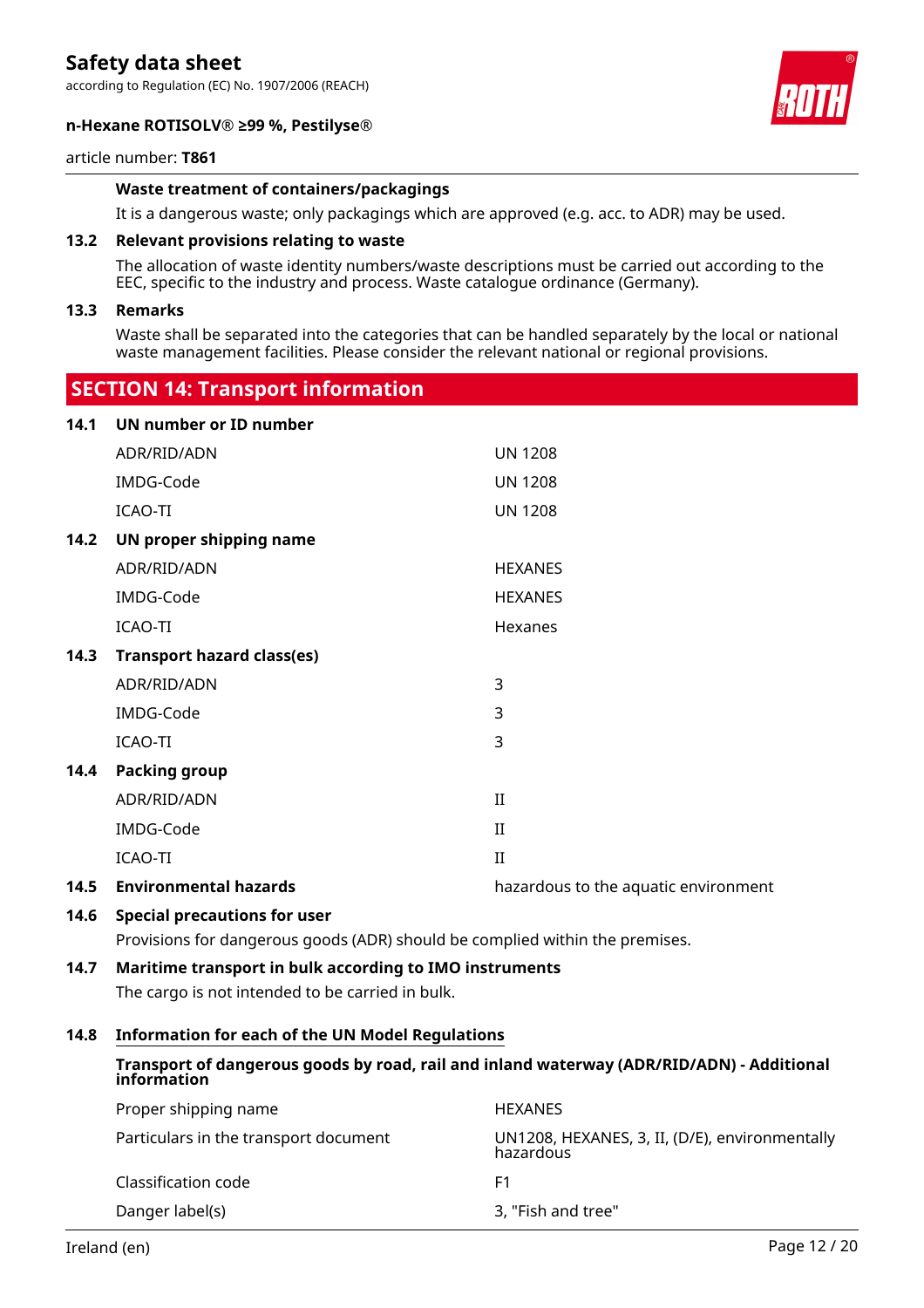according to Regulation (EC) No. 1907/2006 (REACH)

# **n-Hexane ROTISOLV® ≥99 %, Pestilyse®**



article number: **T861**

| <b>Environmental hazards</b>                                                       | yes (hazardous to the aquatic environment)                       |
|------------------------------------------------------------------------------------|------------------------------------------------------------------|
| Excepted quantities (EQ)                                                           | E <sub>2</sub>                                                   |
| Limited quantities (LQ)                                                            | 1 <sub>L</sub>                                                   |
| Transport category (TC)                                                            | $\overline{2}$                                                   |
| Tunnel restriction code (TRC)                                                      | D/E                                                              |
| Hazard identification No                                                           | 33                                                               |
| <b>International Maritime Dangerous Goods Code (IMDG) - Additional information</b> |                                                                  |
| Proper shipping name                                                               | <b>HEXANES</b>                                                   |
| Particulars in the shipper's declaration                                           | UN1208, HEXANES, 3, II, -22°C c.c., MARINE POL-<br><b>LUTANT</b> |
| Marine pollutant                                                                   | yes (P) (hazardous to the aquatic environment)                   |
| Danger label(s)                                                                    | 3, "Fish and tree"                                               |
|                                                                                    |                                                                  |
| Special provisions (SP)                                                            |                                                                  |
| Excepted quantities (EQ)                                                           | E <sub>2</sub>                                                   |
| Limited quantities (LQ)                                                            | 1 <sub>L</sub>                                                   |
| EmS                                                                                | $F-E$ , S-D                                                      |
| Stowage category                                                                   | E                                                                |
| International Civil Aviation Organization (ICAO-IATA/DGR) - Additional information |                                                                  |
| Proper shipping name                                                               | Hexanes                                                          |
| Particulars in the shipper's declaration                                           | UN1208, Hexanes, 3, II                                           |
| <b>Environmental hazards</b>                                                       | yes (hazardous to the aquatic environment)                       |
| Danger label(s)                                                                    | 3                                                                |
|                                                                                    |                                                                  |
| Excepted quantities (EQ)                                                           | E <sub>2</sub>                                                   |
| Limited quantities (LQ)                                                            | 1 <sub>L</sub>                                                   |
|                                                                                    |                                                                  |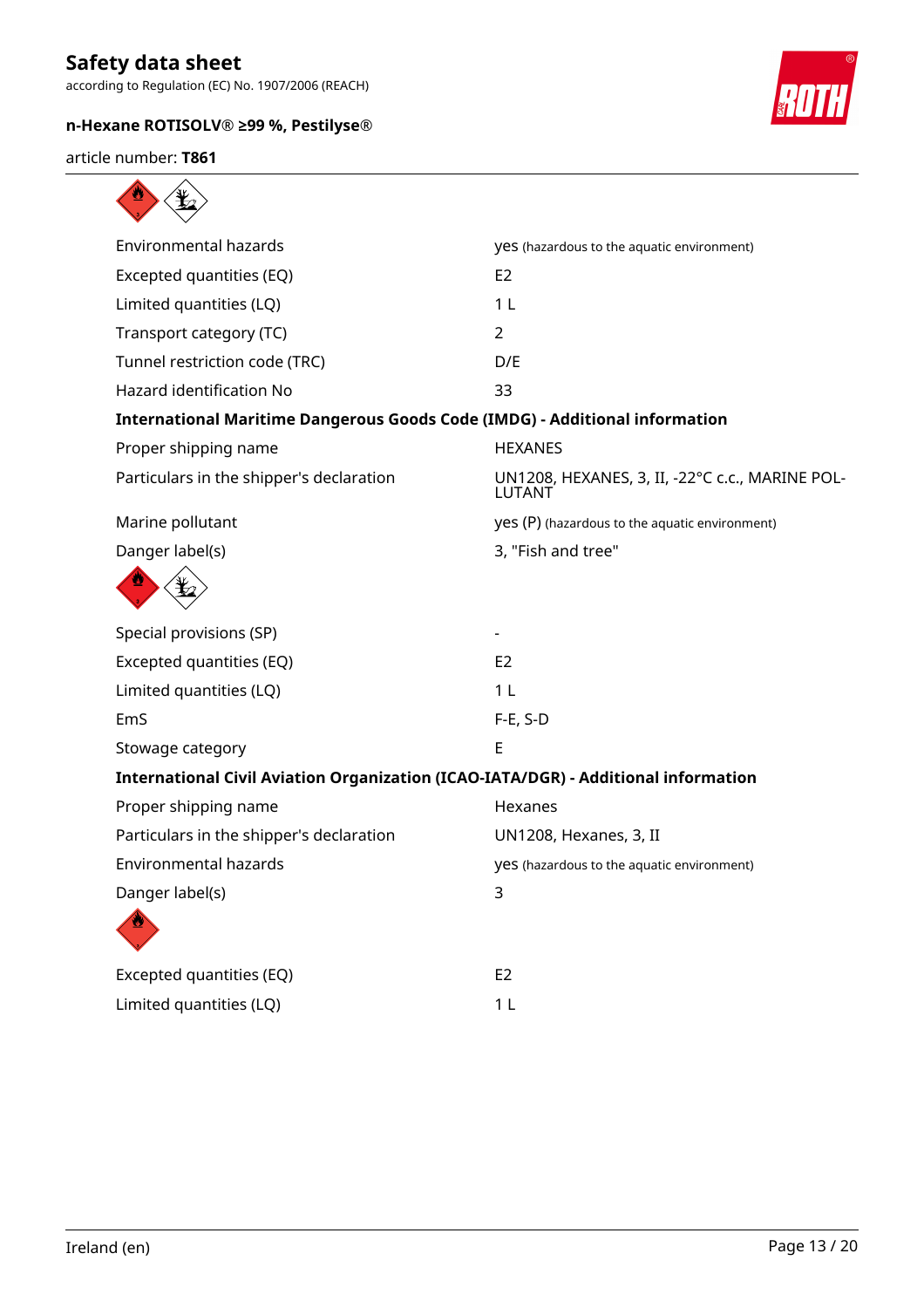according to Regulation (EC) No. 1907/2006 (REACH)



# **n-Hexane ROTISOLV® ≥99 %, Pestilyse®**

#### article number: **T861**

# **SECTION 15: Regulatory information**

# **15.1 Safety, health and environmental regulations/legislation specific for the substance or mixture**

**Relevant provisions of the European Union (EU)**

#### **Restrictions according to REACH, Annex XVII**

| Dangerous substances with restrictions (REACH, Annex XVII) |                                                                                                          |               |                    |           |
|------------------------------------------------------------|----------------------------------------------------------------------------------------------------------|---------------|--------------------|-----------|
| Name of substance                                          | Name acc. to inventory                                                                                   | <b>CAS No</b> | <b>Restriction</b> | <b>No</b> |
| n-Hexane                                                   | this product meets the criteria for<br>classification in accordance with Reg-<br>ulation No 1272/2008/EC |               | R3                 |           |
| n-Hexane                                                   | flammable / pyrophoric                                                                                   |               | R40                | 40        |
| n-Hexane                                                   | substances in tattoo inks and perman-<br>ent make-up                                                     |               | R75                | 75        |

**Legend**

R3 1. Shall not be used in:

- ornamental articles intended to produce light or colour effects by means of different phases, for example in ornamental lamps and ashtrays,

- tricks and jokes,

- games for one or more participants, or any article intended to be used as such, even with ornamental aspects, 2. Articles not complying with paragraph 1 shall not be placed on the market.

3. Shall not be placed on the market if they contain a colouring agent, unless required for fiscal reasons, or perfume, or both, if they:

— can be used as fuel in decorative oil lamps for supply to the general public, and

— present an aspiration hazard and are labelled with H304.

4. Decorative oil lamps for supply to the general public shall not be placed on the market unless they conform to the European Standard on Decorative oil lamps (EN 14059) adopted by the European Committee for Standardisation (CEN).

5. Without prejudice to the implementation of other Union provisions relating to the classification, labelling and packaging of substances and mixtures, suppliers shall ensure, before the placing on the market, that the following requirements are met:

(a) lamp oils, labelled with H304, intended for supply to the general public are visibly, legibly and indelibly marked as follows: "Keep lamps filled with this liquid out of the reach of children"; and, by 1 December 2010, "Just a sip of lamp oil – or even sucking the wick of lamps – may lead to life-threatening lung damage";

(b) grill lighter fluids, labelled with H304, intended for supply to the general public are legibly and indelibly marked by 1 December 2010 as follows: 'Just a sip of grill lighter fluid may lead to life threatening lung damage'; (c) lamps oils and grill lighters, labelled with H304, intended for supply to the general public are packaged in black opaque containers not exceeding 1 litre by 1 December 2010.';

R40 1. Shall not be used, as substance or as mixtures in aerosol dispensers where these aerosol dispensers are intended for supply to the general public for entertainment and decorative purposes such as the following:

- metallic glitter intended mainly for decoration, - artificial snow and frost,

- 'whoopee' cushions,

- silly string aerosols,

- imitation excrement,

- horns for parties,

- decorative flakes and foams,

- artificial cobwebs,

- stink bombs.

2. Without prejudice to the application of other Community provisions on the classification, packaging and labelling of substances, suppliers shall ensure before the placing on the market that the packaging of aerosol dispensers referred to above is marked visibly, legibly and indelibly with:

'For professional users only'.

3. By way of derogation, paragraphs 1 and 2 shall not apply to the aerosol dispensers referred to Article 8 (1a) of Council Directive 75/324/EEC (2).

4. The aerosol dispensers referred to in paragraphs 1 and 2 shall not be placed on the market unless they conform to the requirements indicated.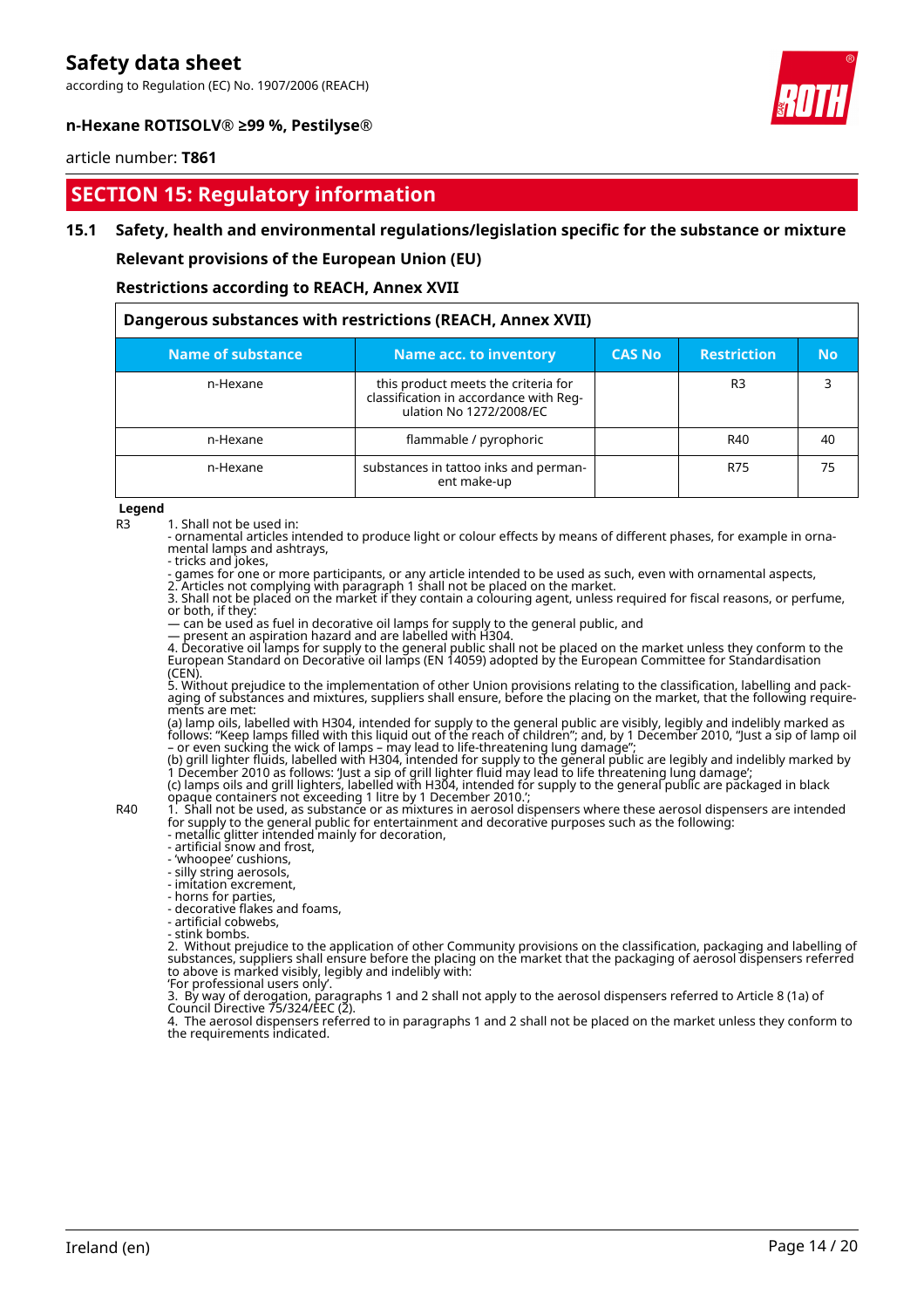according to Regulation (EC) No. 1907/2006 (REACH)

# **n-Hexane ROTISOLV® ≥99 %, Pestilyse®**



# article number: **T861**

| Legend |                                                                                                                                                                                                                                                                                                                                                                                                                                                                                                                                                                                                                                                                                                                                                                                                                                                                                                                                                                                     |
|--------|-------------------------------------------------------------------------------------------------------------------------------------------------------------------------------------------------------------------------------------------------------------------------------------------------------------------------------------------------------------------------------------------------------------------------------------------------------------------------------------------------------------------------------------------------------------------------------------------------------------------------------------------------------------------------------------------------------------------------------------------------------------------------------------------------------------------------------------------------------------------------------------------------------------------------------------------------------------------------------------|
| R75    | 1. Shall not be placed on the market in mixtures for use for tattooing purposes, and mixtures containing any such sub-<br>stances shall not be used for tattooing purposes, after 4 January 2022 if the substance or substances in question is or<br>are present in the following circumstances:                                                                                                                                                                                                                                                                                                                                                                                                                                                                                                                                                                                                                                                                                    |
|        | (a) in the case of a substance classified in Part 3 of Annex VI to Regulation (EC) No 1272/2008 as carcinogen category<br>1A, 1B or 2, or germ cell mutagen category 1A, 1B or 2, the substance is present in the mixture in a concentration<br>equal to or greater than 0,00005 % by weight;                                                                                                                                                                                                                                                                                                                                                                                                                                                                                                                                                                                                                                                                                       |
|        | (b) in the case of a substance classified in Part 3 of Annex VI to Regulation (EC) No 1272/2008 as reproductive toxicant<br>category 1A, 1B or 2, the substance is present in the mixture in a concentration equal to or greater than 0,001 % by<br>weight;                                                                                                                                                                                                                                                                                                                                                                                                                                                                                                                                                                                                                                                                                                                         |
|        | (c) in the case of a substance classified in Part 3 of Annex VI to Regulation (EC) No 1272/2008 as skin sensitiser cat-<br>egory 1, 1A or 1B, the substance is present in the mixture in a concentration equal to or greater than 0,001 % by<br>weight;                                                                                                                                                                                                                                                                                                                                                                                                                                                                                                                                                                                                                                                                                                                             |
|        | (d) in the case of a substance classified in Part 3 of Annex VI to Regulation (EC) No 1272/2008 as skin corrosive cat-<br>egory 1, 1A, 1B or 1C or skin irritant category 2, or as serious eye damage category 1 or eye irritant category 2, the<br>substance is present in the mixture in a concentration equal to or greater than.<br>(i) 0,1 % by weight, if the substance is used solely as a pH regulator;                                                                                                                                                                                                                                                                                                                                                                                                                                                                                                                                                                     |
|        | (ii) 0,01 % by weight, in all other cases;<br>(e) in the case of a substance listed in Annex II to Regulation (EC) No 1223/2009 (*1), the substance is present in the                                                                                                                                                                                                                                                                                                                                                                                                                                                                                                                                                                                                                                                                                                                                                                                                               |
|        | mixture in a concentration equal to or greater than 0,00005 % by weight;<br>(f) in the case of a substance for which a condition of one or more of the following kinds is specified in column g<br>(Product type, Body parts) of the table in Annex IV to Regulation (EC) No 1223/2009, the substance is present in the<br>mixture in a concentration equal to or greater than 0,00005 % by weight:                                                                                                                                                                                                                                                                                                                                                                                                                                                                                                                                                                                 |
|        | (i) "Rinse-off products";<br>(ii) "Not to be used in products applied on mucous membranes";<br>(iii) "Not to be used in eye products";                                                                                                                                                                                                                                                                                                                                                                                                                                                                                                                                                                                                                                                                                                                                                                                                                                              |
|        | (g) in the case of a substance for which a condition is specified in column h (Maximum concentration in ready for use<br>preparation) or column i (Other) of the table in Annex IV to Regulation (EC) No 1223/2009, the substance is present in<br>the mixture in a concentration, or in some other way, that does not accord with the condition specified in that column;<br>(h) in the case of a substance listed in Appendix 13 to this Annex, the substance is present in the mixture in a concen-<br>tration equal to or greater than the concentration limit specified for that substance in that Appendix.<br>2. For the purposes of this entry use of a mixture "for tattooing purposes" means injection or introduction of the mix-<br>ture into a person's skin, mucous membrane or eyeball, by any process or procedure (including procedures com-<br>monly referred to as permanent make-up, cosmetic tattooing, micro-blading and micro-pigmentation), with the aim of |
|        | making a mark or design on his or her body.<br>3. If a substance not listed in Appendix 13 falls within more than one of points (a) to (g) of paragraph 1, the strictest<br>concentration limit laid down in the points in question shall apply to that substance. If a substance listed in Appendix<br>13 also falls within one or more of points (a) to (g) of paragraph 1, the concentration limit laid down in point (h) of                                                                                                                                                                                                                                                                                                                                                                                                                                                                                                                                                     |
|        | paragraph 1 shall apply to that substance.<br>4. By way of derogation, paragraph 1 shall not apply to the following substances until 4 January 2023:<br>(a) Pigment Blue 15:3 (CI 74160, EC No 205-685-1, CAS No 147-14-8);                                                                                                                                                                                                                                                                                                                                                                                                                                                                                                                                                                                                                                                                                                                                                         |
|        | (b) Pigment Green 7 (CI 74260, EC No 215-524-7, CAS No 1328-53-6).<br>5. If Part 3 of Annex VI to Regulation (EC) No 1272/2008 is amended after 4 January 2021 to classify or re-classify a sub-<br>stance such that the substance then becomes caught by point (a), (b), (c) or (d) of paragraph 1 of this entry, or such                                                                                                                                                                                                                                                                                                                                                                                                                                                                                                                                                                                                                                                          |
|        | that it then falls within a different one of those points from the one within which it fell previously, and the date of ap-<br>plication of that new or revised classification is after the date referred to in paragraph 1 or, as the case may be, para-<br>graph 4 of this entry, that amendment shall, for the purposes of applying this entry to that substance, be treated as<br>taking effect on the date of application of that new or revised classification.                                                                                                                                                                                                                                                                                                                                                                                                                                                                                                               |
|        | 6. If Annex II or Annex IV to Regulation (EC) No 1223/2009 is amended after 4 January 2021 to list or change the listing<br>of a substance such that the substance then becomes caught by point (e), (f) or (g) of paragraph 1 of this entry, or<br>such that it then falls within a different one of those points from the one within which it fell previously, and the<br>amendment takes effect after the date referred to in paragraph 1 or, as the case may be, paragraph 4 of this entry,<br>that amendment shall, for the purposes of applying this entry to that substance, be treated as taking effect from the<br>date falling 18 months after entry into force of the act by which that amendment was made.<br>7. Suppliers placing a mixture on the market for use for tattooing purposes shall ensure that, after 4 January 2022, the                                                                                                                                  |
|        | mixture is marked with the following information:<br>(a) the statement "Mixture for use in tattoos or permanent make-up";                                                                                                                                                                                                                                                                                                                                                                                                                                                                                                                                                                                                                                                                                                                                                                                                                                                           |
|        | (b) a reference number to uniquely identify the batch;<br>(c) the list of ingredients in accordance with the nomenclature established in the glossary of common ingredient<br>names pursuant to Article 33 of Regulation (EC) No 1223/2009, or in the absence of a common ingredient name, the<br>IUPAC name. In the absence of a common ingredient name or IUPAC name, the CAS and EC number. Ingredients shall<br>be listed in descending order by weight or volume of the ingredients at the time of formulation. "Ingredient" means<br>any substance added during the process of formulation and present in the mixture for use for tattooing purposes. Im-                                                                                                                                                                                                                                                                                                                     |
|        | purities shall not be regarded as ingredients. If the name of a substance, used as ingredient within the meaning of<br>this entry, is already required to be stated on the label in accordance with Regulation (EC) No 1272/2008, that ingredi-<br>ent does not need to be marked in accordance with this Regulation;                                                                                                                                                                                                                                                                                                                                                                                                                                                                                                                                                                                                                                                               |
|        | (d) the additional statement "pH regulator" for substances falling under point (d)(i) of paragraph 1;<br>(e) the statement "Contains nickel. Can cause allergic reactions." if the mixture contains nickel below the concentra-<br>tion limit specified in Appendix 13;                                                                                                                                                                                                                                                                                                                                                                                                                                                                                                                                                                                                                                                                                                             |
|        | (f) the statement "Contains chromium (VI). Can cause allergic reactions." if the mixture contains chromium (VI) below<br>the concentration limit specified in Appendix 13;<br>(g) safety instructions for use insofar as they are not already required to be stated on the label by Regulation (EC) No                                                                                                                                                                                                                                                                                                                                                                                                                                                                                                                                                                                                                                                                              |
|        | 1272/2008.<br>The information shall be clearly visible, easily legible and marked in a way that is indelible.                                                                                                                                                                                                                                                                                                                                                                                                                                                                                                                                                                                                                                                                                                                                                                                                                                                                       |
|        | The information shall be written in the official language(s) of the Member State(s) where the mixture is placed on the<br>market, unless the Member State(s) concerned provide(s) otherwise.<br>Where necessary because of the size of the package, the information listed in the first subparagraph, except for point                                                                                                                                                                                                                                                                                                                                                                                                                                                                                                                                                                                                                                                              |
|        | (a), shall be included instead in the instructions for use.<br>Before using a mixture for tattooing purposes, the person using the mixture shall provide the person undergoing the<br>procedure with the information marked on the package or included in the instructions for use pursuant to t<br>graph.                                                                                                                                                                                                                                                                                                                                                                                                                                                                                                                                                                                                                                                                          |

8. Mixtures that do not contain the statement "Mixture for use in tattoos or permanent make-up" shall not be used for tattooing purposes.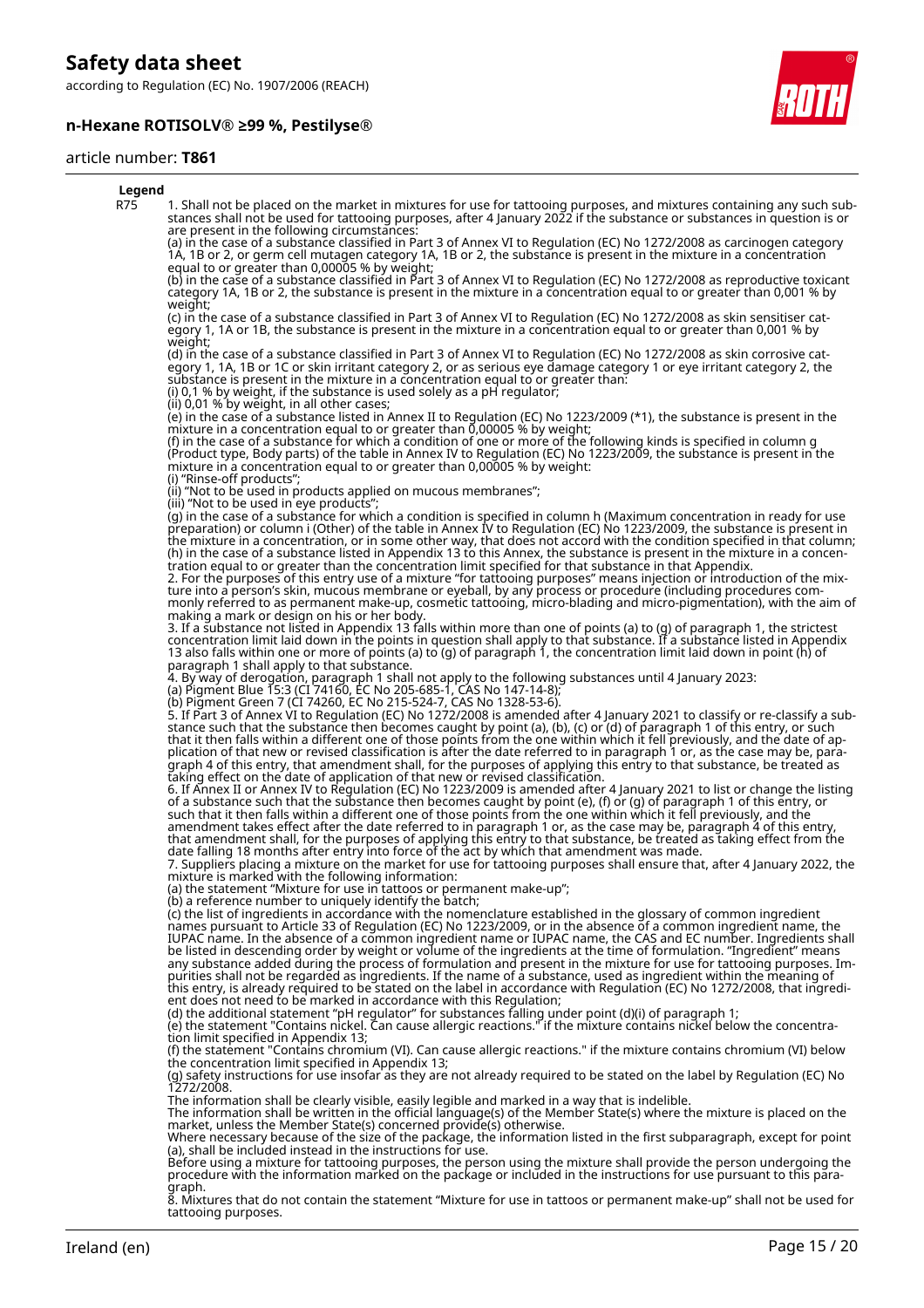according to Regulation (EC) No. 1907/2006 (REACH)



# **n-Hexane ROTISOLV® ≥99 %, Pestilyse®**

#### article number: **T861**

#### **Legend**

9. This entry does not apply to substances that are gases at temperature of 20 °C and pressure of 101,3 kPa, or generate a vapour pressure of more than 300 kPa at temperature of 50 °C, with the exception of formaldehyde (CAS No 50- 00-0, EC No 200-001-8).

10. This entry does not apply to the placing on the market of a mixture for use for tattooing purposes, or to the use of a mixture for tattooing purposes, when placed on the market exclusively as a medical device or an accessory to a medical device, within the meaning of Regulation (EU) 2017/745, or when used exclusively as a medical device or an accessory to a medical device, within the same meaning. Where the placing on the market or use may not be exclusively as a medical device or an accessory to a medical device, the requirements of Regulation (EU) 2017/745 and of this Regulation shall apply cumulatively.

#### **List of substances subject to authorisation (REACH, Annex XIV)/SVHC - candidate list**

Not listed.

#### **Seveso Directive**

| 2012/18/EU (Seveso III) |                                                                           |                                                                                                    |     |              |
|-------------------------|---------------------------------------------------------------------------|----------------------------------------------------------------------------------------------------|-----|--------------|
| <b>No</b>               | Dangerous substance/hazard categories                                     | Qualifying quantity (tonnes) for the ap-<br> - plication of lower and upper-tier re-<br>quirements |     | <b>Notes</b> |
| E <sub>2</sub>          | environmental hazards (hazardous to the aquatic en-<br>vironment, cat. 2) | 200                                                                                                | 500 | 57)          |

**Notation**

57) Hazardous to the Aquatic Environment in category Chronic 2

#### **Deco-Paint Directive**

| <b>VOC content</b> | 100 %<br>660 $9/$ |
|--------------------|-------------------|
|                    |                   |

#### **Industrial Emissions Directive (IED)**

| VOC content | 100 % |
|-------------|-------|
| VOC content | 6609/ |

#### **Directive on the restriction of the use of certain hazardous substances in electrical and electronic equipment (RoHS)**

not listed

#### **Regulation concerning the establishment of a European Pollutant Release and Transfer Register (PRTR)**

not listed

#### **Water Framework Directive (WFD)**

| List of pollutants (WFD) |                                                                                                                                                                                                                                                                                                              |               |           |                |
|--------------------------|--------------------------------------------------------------------------------------------------------------------------------------------------------------------------------------------------------------------------------------------------------------------------------------------------------------|---------------|-----------|----------------|
| <b>Name of substance</b> | <b>Name acc. to inventory</b>                                                                                                                                                                                                                                                                                | <b>CAS No</b> | Listed in | <b>Remarks</b> |
| n-Hexane                 | Substances and preparations, or<br>the breakdown products of such,<br>which have been proved to pos-<br>sess carcinogenic or mutagenic<br>properties or properties which<br>may affect steroidogenic, thyroid,<br>reproduction or other endocrine-<br>related functions in or via the<br>aquatic environment |               | A)        |                |

**Legend**

A) Indicative list of the main pollutants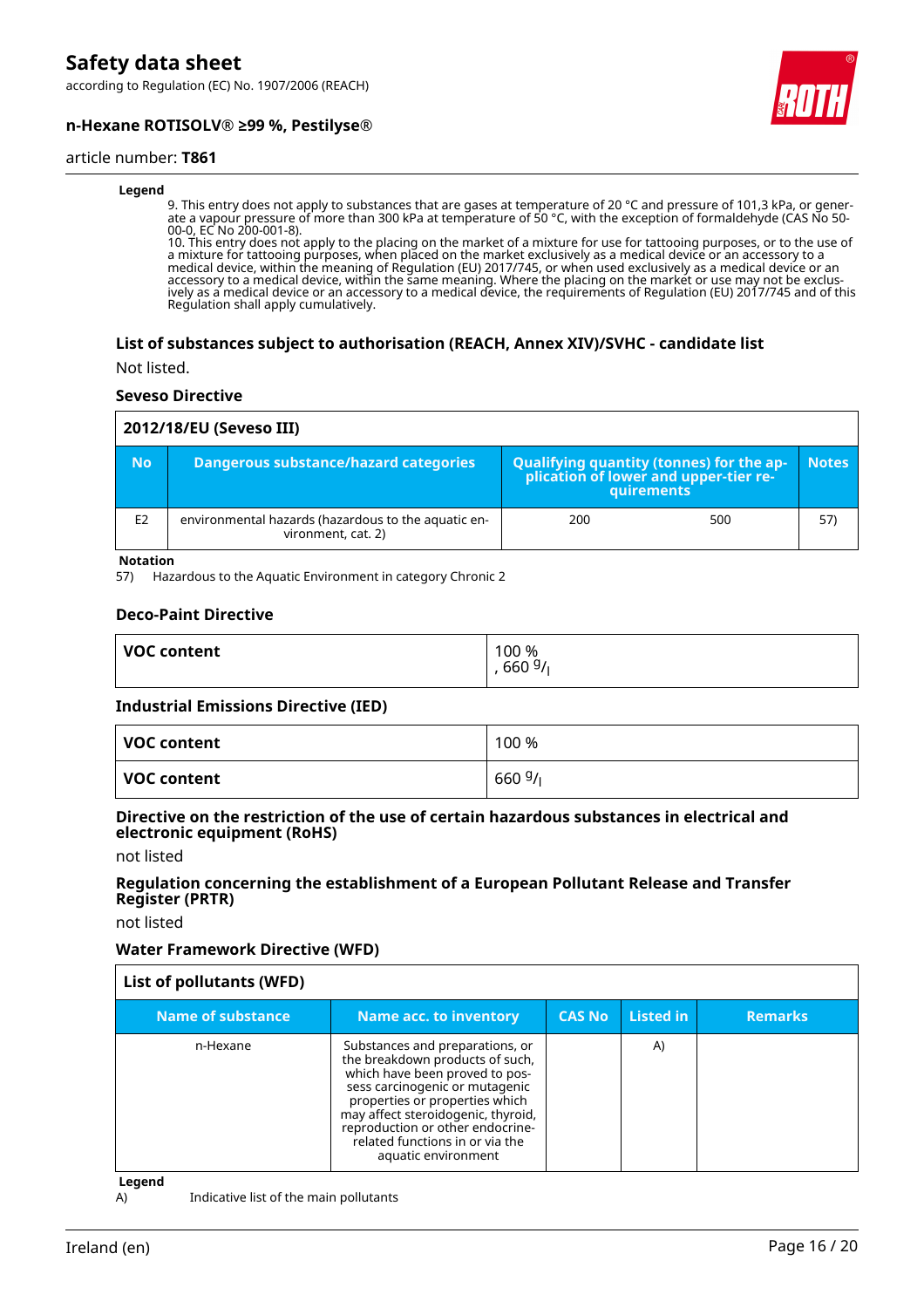according to Regulation (EC) No. 1907/2006 (REACH)

# **n-Hexane ROTISOLV® ≥99 %, Pestilyse®**

#### article number: **T861**

### **Regulation on the marketing and use of explosives precursors**

not listed

#### **Regulation on drug precursors**

not listed

# **Regulation on substances that deplete the ozone layer (ODS)**

not listed

# **Regulation concerning the export and import of hazardous chemicals (PIC)**

not listed

#### **Regulation on persistent organic pollutants (POP)**

not listed

# **Other information**

Directive 94/33/EC on the protection of young people at work. Observe employment restrictions under the Maternity Protection Directive (92/85/EEC) for expectant or nursing mothers.

#### **National inventories**

| <b>Country</b> | <b>Inventory</b> | <b>Status</b>       |
|----------------|------------------|---------------------|
| AU             | <b>AICS</b>      | substance is listed |
| CA             | <b>DSL</b>       | substance is listed |
| <b>CN</b>      | <b>IECSC</b>     | substance is listed |
| EU             | ECSI             | substance is listed |
| EU             | REACH Reg.       | substance is listed |
| JP             | <b>CSCL-ENCS</b> | substance is listed |
| JP             | ISHA-ENCS        | substance is listed |
| KR             | KECI             | substance is listed |
| <b>MX</b>      | INSQ             | substance is listed |
| <b>NZ</b>      | NZIoC            | substance is listed |
| PH             | <b>PICCS</b>     | substance is listed |
| <b>TR</b>      | <b>CICR</b>      | substance is listed |
| TW             | <b>TCSI</b>      | substance is listed |
| US             | <b>TSCA</b>      | substance is listed |

#### **Legend**

| Australian Inventory of Chemical Substances<br>Chemical Inventory and Control Regulation |
|------------------------------------------------------------------------------------------|
| CSCL-ENCS List of Existing and New Chemical Substances (CSCL-ENCS)                       |
| Domestic Substances List (DSL)                                                           |
| EC Substance Inventory (EINECS, ELINCS, NLP)                                             |
| Inventory of Existing Chemical Substances Produced or Imported in China                  |
| National Inventory of Chemical Substances                                                |
| ISHA-ENCS Inventory of Existing and New Chemical Substances (ISHA-ENCS)                  |
| Korea Existing Chemicals Inventory                                                       |
| New Zealand Inventory of Chemicals                                                       |
| Philippine Inventory of Chemicals and Chemical Substances (PICCS)                        |
| REACH Reg. REACH registered substances                                                   |
| Taiwan Chemical Substance Inventory                                                      |
| Toxic Substance Control Act                                                              |
|                                                                                          |

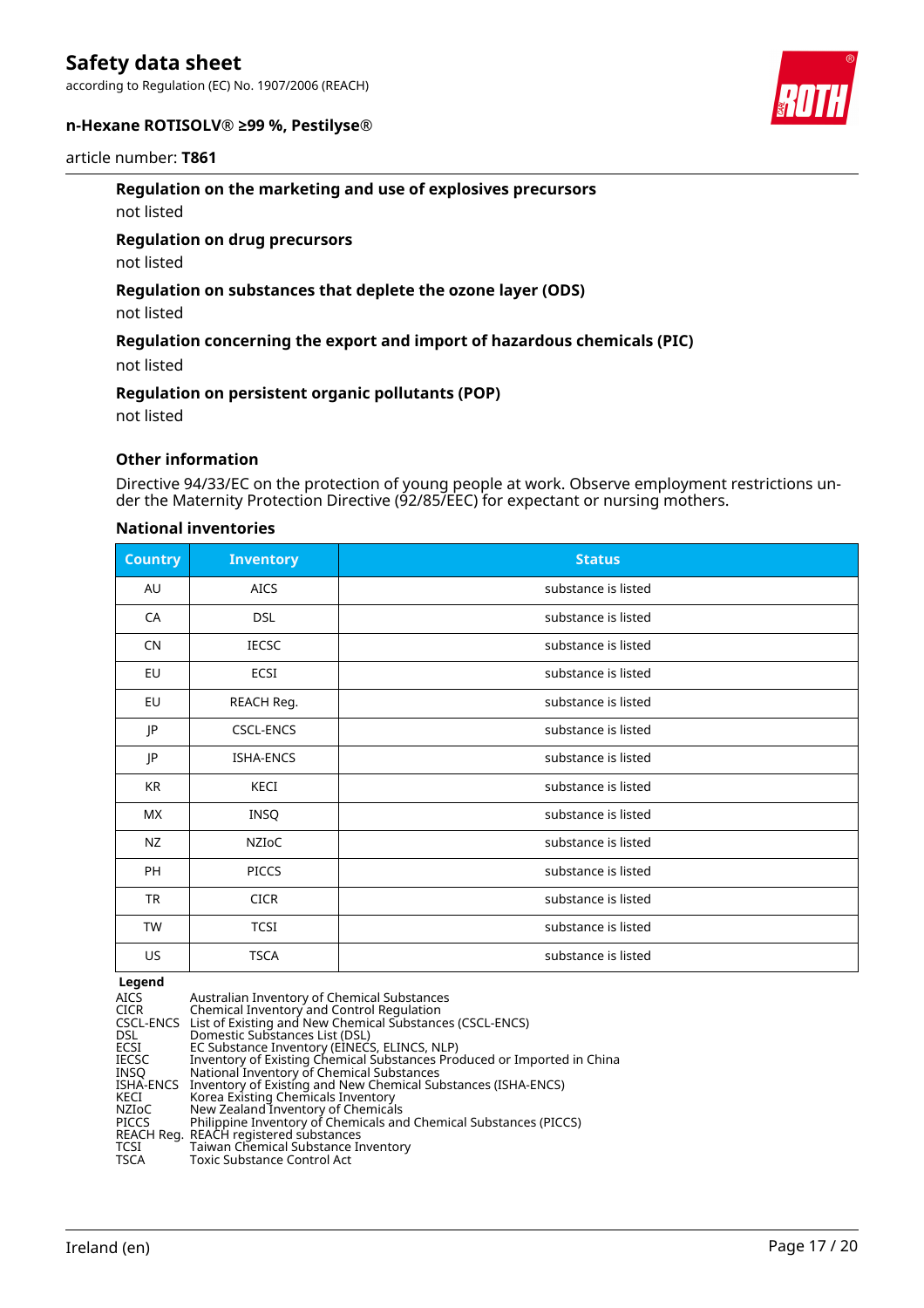according to Regulation (EC) No. 1907/2006 (REACH)



article number: **T861**

# **15.2 Chemical Safety Assessment**

No Chemical Safety Assessment has been carried out for this substance.

# **SECTION 16: Other information**

# **Indication of changes (revised safety data sheet)**

Alignment to regulation: Regulation (EC) No. 1907/2006 (REACH), amended by 2020/878/EU

| <b>Section</b> | <b>Former entry (text/value)</b>                                                                            | <b>Actual entry (text/value)</b>                                                                                                                                                                                                                                                                                                | Safety-<br>relev-<br>ant |
|----------------|-------------------------------------------------------------------------------------------------------------|---------------------------------------------------------------------------------------------------------------------------------------------------------------------------------------------------------------------------------------------------------------------------------------------------------------------------------|--------------------------|
| 2.1            |                                                                                                             | Classification according to Regulation (EC) No<br>1272/2008 (CLP):<br>change in the listing (table)                                                                                                                                                                                                                             | yes                      |
| 2.1            | The most important adverse physicochemical,<br>human health and environmental effects:<br>Narcotic effects. | The most important adverse physicochemical,<br>human health and environmental effects:<br>Delayed or immediate effects can be expected<br>after short or long-term exposure. The product<br>is combustible and can be ignited by potential<br>ignition sources. Spillage and fire water can<br>cause pollution of watercourses. | yes                      |
| 2.3            | Other hazards:<br>There is no additional information.                                                       | Other hazards                                                                                                                                                                                                                                                                                                                   | yes                      |
| 2.3            |                                                                                                             | Results of PBT and vPvB assessment:<br>According to the results of its assessment, this<br>substance is not a PBT or a vPvB.                                                                                                                                                                                                    | yes                      |

#### Restructuring: section 9, section 14

#### **Abbreviations and acronyms**

| Abbr.         | <b>Descriptions of used abbreviations</b>                                                                                                                                                                                       |
|---------------|---------------------------------------------------------------------------------------------------------------------------------------------------------------------------------------------------------------------------------|
| 2006/15/EC    | Commission Directive establishing a second list of indicative occupational exposure limit values in imple-<br>mentation of Council Directive 98/24/EC and amending Directives 91/322/EEC and 2000/39/EC                         |
| <b>ADN</b>    | Accord européen relatif au transport international des marchandises dangereuses par voies de naviga-<br>tion intérieures (European Agreement concerning the International Carriage of Dangerous Goods by In-<br>land Waterways) |
| ADR           | Accord relatif au transport international des marchandises dangereuses par route (Agreement concern-<br>ing the International Carriage of Dangerous Goods by Road)                                                              |
| ADR/RID/ADN   | Agreements concerning the International Carriage of Dangerous Goods by Road/Rail/Inland Waterways<br>(ADR/RID/ADN)                                                                                                              |
| <b>ATE</b>    | <b>Acute Toxicity Estimate</b>                                                                                                                                                                                                  |
| <b>BCF</b>    | Bioconcentration factor                                                                                                                                                                                                         |
| CAS           | Chemical Abstracts Service (service that maintains the most comprehensive list of chemical substances)                                                                                                                          |
| Ceiling-C     | Ceiling value                                                                                                                                                                                                                   |
| <b>CLP</b>    | Regulation (EC) No 1272/2008 on classification, labelling and packaging of substances and mixtures                                                                                                                              |
| <b>DGR</b>    | Dangerous Goods Regulations (see IATA/DGR)                                                                                                                                                                                      |
| <b>DNEL</b>   | Derived No-Effect Level                                                                                                                                                                                                         |
| EC No         | The EC Inventory (EINECS, ELINCS and the NLP-list) is the source for the seven-digit EC number, an identi-<br>fier of substances commercially available within the EU (European Union)                                          |
| <b>EINECS</b> | European Inventory of Existing Commercial Chemical Substances                                                                                                                                                                   |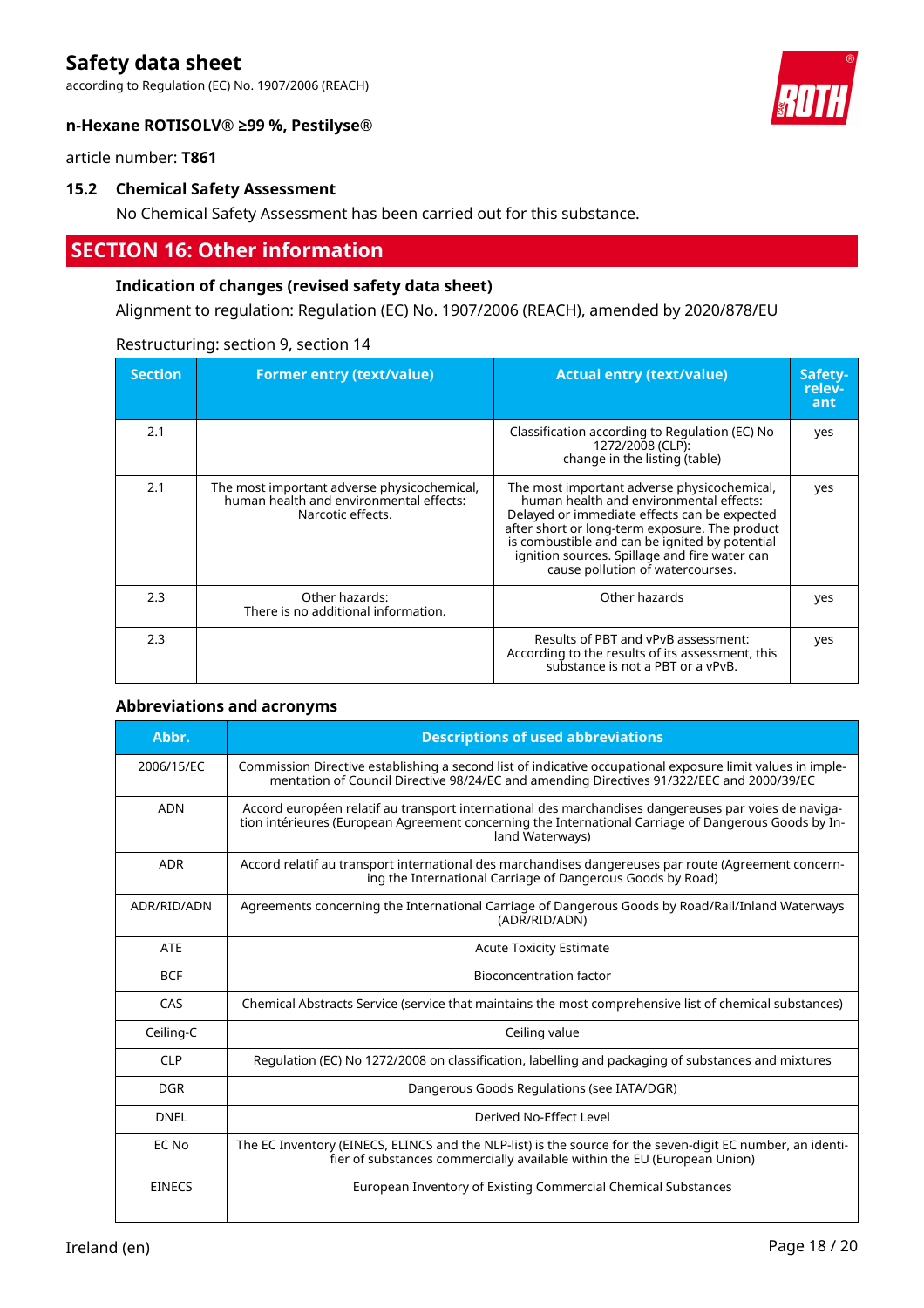according to Regulation (EC) No. 1907/2006 (REACH)



# **n-Hexane ROTISOLV® ≥99 %, Pestilyse®**

#### article number: **T861**

| Abbr.                   | <b>Descriptions of used abbreviations</b>                                                                                                                                    |
|-------------------------|------------------------------------------------------------------------------------------------------------------------------------------------------------------------------|
| <b>EL50</b>             | Effective Loading 50 %: the EL50 corresponds to the loading rate required to produce a response in 50%<br>of the test organisms                                              |
| <b>ELINCS</b>           | European List of Notified Chemical Substances                                                                                                                                |
| EmS                     | <b>Emergency Schedule</b>                                                                                                                                                    |
| <b>GHS</b>              | "Globally Harmonized System of Classification and Labelling of Chemicals" developed by the United Na-<br>tions                                                               |
| <b>IATA</b>             | <b>International Air Transport Association</b>                                                                                                                               |
| <b>IATA/DGR</b>         | Dangerous Goods Regulations (DGR) for the air transport (IATA)                                                                                                               |
| <b>ICAO</b>             | International Civil Aviation Organization                                                                                                                                    |
| ICAO-TI                 | Technical instructions for the safe transport of dangerous goods by air                                                                                                      |
| <b>IMDG</b>             | International Maritime Dangerous Goods Code                                                                                                                                  |
| IMDG-Code               | International Maritime Dangerous Goods Code                                                                                                                                  |
| index No                | The Index number is the identification code given to the substance in Part 3 of Annex VI to Regulation<br>(EC) No 1272/2008                                                  |
| <b>IOELV</b>            | Indicative occupational exposure limit value                                                                                                                                 |
| <b>LC50</b>             | Lethal Concentration 50%: the LC50 corresponds to the concentration of a tested substance causing 50 %<br>lethality during a specified time interval                         |
| LD50                    | Lethal Dose 50 %: the LD50 corresponds to the dose of a tested substance causing 50 % lethality during a<br>specified time interval                                          |
| LEL                     | Lower explosion limit (LEL)                                                                                                                                                  |
| <b>LL50</b>             | Lethal Loading 50 %: the LL50 corresponds to the loading rate causing 50 % lethality                                                                                         |
| <b>NLP</b>              | No-Longer Polymer                                                                                                                                                            |
| <b>PBT</b>              | Persistent, Bioaccumulative and Toxic                                                                                                                                        |
| ppm                     | Parts per million                                                                                                                                                            |
| REACH                   | Registration, Evaluation, Authorisation and Restriction of Chemicals                                                                                                         |
| <b>RID</b>              | Règlement concernant le transport International ferroviaire des marchandises Dangereuses (Regula-<br>tions concerning the International carriage of Dangerous goods by Rail) |
| S.I. No. 619 of<br>2001 | Safety, Health and Welfare at Work (Chemical Agents) Regulations 2001                                                                                                        |
| <b>STEL</b>             | Short-term exposure limit                                                                                                                                                    |
| <b>SVHC</b>             | Substance of Very High Concern                                                                                                                                               |
| <b>TWA</b>              | Time-weighted average                                                                                                                                                        |
| <b>UEL</b>              | Upper explosion limit (UEL)                                                                                                                                                  |
| <b>VOC</b>              | <b>Volatile Organic Compounds</b>                                                                                                                                            |
| vPvB                    | Very Persistent and very Bioaccumulative                                                                                                                                     |

# **Key literature references and sources for data**

Regulation (EC) No 1272/2008 on classification, labelling and packaging of substances and mixtures. Regulation (EC) No. 1907/2006 (REACH), amended by 2020/878/EU.

Transport of dangerous goods by road, rail and inland waterway (ADR/RID/ADN). International Maritime Dangerous Goods Code (IMDG). Dangerous Goods Regulations (DGR) for the air transport (IATA).